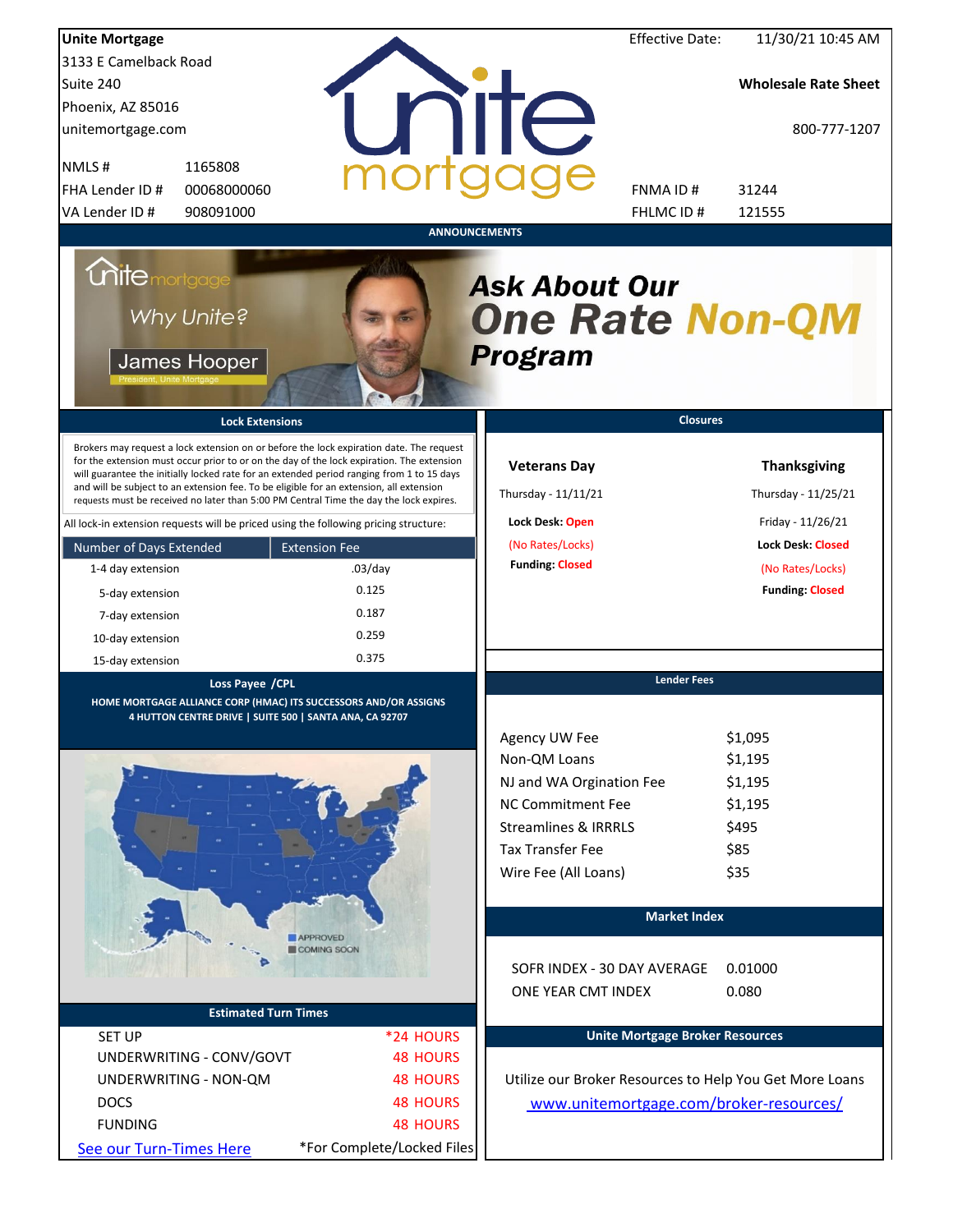

Rates are subject to change without prior notice Not for Public View • For Professional Use Only **Lock Desk**

[locks@unitemtg.com](mailto:locks@unitemtg.com) File Update: 30-Nov-2021

Effective Date: 30-Nov-2021 2011 2012 Price Change Effective: 9:00 AM PST Lock Hours: 9:00 A.M. - 3:00 P.M. PST

## **ONE RATE - DSCR/ Bank Statements**

Price Change Effective: 9:00 AM PST



**24 MO BANK STATEMENT**

## **HIGHLIGHTS**

| $\cdots$            | .                                                                                                                                                                                                                                                                                                                                                                                                                                                                                 |                    |                               |                               |  |  |
|---------------------|-----------------------------------------------------------------------------------------------------------------------------------------------------------------------------------------------------------------------------------------------------------------------------------------------------------------------------------------------------------------------------------------------------------------------------------------------------------------------------------|--------------------|-------------------------------|-------------------------------|--|--|
|                     |                                                                                                                                                                                                                                                                                                                                                                                                                                                                                   | <b>Credit</b>      | $700+$                        |                               |  |  |
| 4.375               | 00.0000                                                                                                                                                                                                                                                                                                                                                                                                                                                                           | <b>Product</b>     | 30 yr fixed Full Amortization | 30 yr fixed Full Amortization |  |  |
|                     |                                                                                                                                                                                                                                                                                                                                                                                                                                                                                   | <b>Loan Amount</b> | 300,001-1.0MM                 | 300,001-1.0MM                 |  |  |
|                     | $720+$<br>Not Applicable<br><b>DSCR</b><br>$+1.100$<br>Purchase 70%<br>Purchase 80%<br>Rate-Term 70%<br>Rate-Term 80%<br><b>Purpose</b><br>Cash-Out 65%<br>Cash-Out 75%<br><b>25 DAY PRICING</b><br>Non Owner Occupied<br><b>Owner Occupied</b><br><b>Occupancy</b><br><b>RATE</b><br>30YR FIX<br>Required<br>Required<br><b>ACH</b><br>00.0000<br><b>PPP</b><br>5 Years<br>None<br>12 Month PITIA<br>12 Month PITIA<br><b>Reserves</b><br>Required<br>Required<br><b>Escrows</b> |                    |                               |                               |  |  |
|                     |                                                                                                                                                                                                                                                                                                                                                                                                                                                                                   |                    |                               |                               |  |  |
| 4 MO BANK STATEMENT |                                                                                                                                                                                                                                                                                                                                                                                                                                                                                   |                    |                               |                               |  |  |
|                     |                                                                                                                                                                                                                                                                                                                                                                                                                                                                                   |                    |                               |                               |  |  |
|                     |                                                                                                                                                                                                                                                                                                                                                                                                                                                                                   |                    |                               |                               |  |  |
|                     |                                                                                                                                                                                                                                                                                                                                                                                                                                                                                   |                    |                               |                               |  |  |
| 4.125               |                                                                                                                                                                                                                                                                                                                                                                                                                                                                                   |                    |                               |                               |  |  |
|                     |                                                                                                                                                                                                                                                                                                                                                                                                                                                                                   |                    |                               |                               |  |  |
|                     |                                                                                                                                                                                                                                                                                                                                                                                                                                                                                   |                    |                               |                               |  |  |
|                     |                                                                                                                                                                                                                                                                                                                                                                                                                                                                                   | <b>Property</b>    | Single Unit only              | Single Unit Only              |  |  |
|                     |                                                                                                                                                                                                                                                                                                                                                                                                                                                                                   |                    |                               |                               |  |  |

#### **No Hits for LLPAs !!!**

## **DSCR PRIME PLUS**

|             | <b>30 DAY PRICING</b> |                 |  |  |  |  |  |  |
|-------------|-----------------------|-----------------|--|--|--|--|--|--|
| <b>RATE</b> | <b>5/6 ARM</b>        | <b>30YR FIX</b> |  |  |  |  |  |  |
| 6.500       | 105.5000              | 105.2500        |  |  |  |  |  |  |
| 6.375       | 105.2500              | 105.0000        |  |  |  |  |  |  |
| 6.250       | 105.0000              | 104.7500        |  |  |  |  |  |  |
| 6.125       | 104.7500              | 104.5000        |  |  |  |  |  |  |
| 6.000       | 104.5000              | 104.2500        |  |  |  |  |  |  |
| 5.875       | 104.2500              | 104.0000        |  |  |  |  |  |  |
| 5.750       | 104.0000              | 103.7500        |  |  |  |  |  |  |
| 5.625       | 103.7500              | 103.5000        |  |  |  |  |  |  |
| 5.500       | 103.5000              | 103.2500        |  |  |  |  |  |  |
| 5.375       | 103.2500              | 103.0000        |  |  |  |  |  |  |
| 5.250       | 103.0000              | 102.7500        |  |  |  |  |  |  |
| 5.125       | 102.7500              | 102.5000        |  |  |  |  |  |  |
| 5.000       | 102.5000              | 102.2500        |  |  |  |  |  |  |
| 4.875       | 102.2500              | 102.0000        |  |  |  |  |  |  |
| 4.750       | 101.8750              | 101.6250        |  |  |  |  |  |  |
| 4.625       | 101.5000              | 101.2500        |  |  |  |  |  |  |
| 4.500       | 101.1250              | 100.8750        |  |  |  |  |  |  |
| 4.375       | 100.7500              | 100,5000        |  |  |  |  |  |  |

| MAX PRICING (Lower of Price or Premium) |          |
|-----------------------------------------|----------|
| No Prepay - Hard                        | 100.5000 |
| 1yr Prepay - Hard                       | 100.7500 |
| 2yr Prepay - Hard                       | 101.0000 |
| 3yr Prepay - Hard                       | 101.2500 |
| 4yr Prepay - Hard                       | 101.5000 |
| 5yr Prepay - Hard                       | 101.7500 |

| <b>ARM MARGIN</b> |             |  |  |  |  |
|-------------------|-------------|--|--|--|--|
| 5.000             | <b>SOFR</b> |  |  |  |  |
|                   |             |  |  |  |  |

| <b>LOCK FEES</b> |  |  |  |  |  |  |
|------------------|--|--|--|--|--|--|
| .250             |  |  |  |  |  |  |
| .030             |  |  |  |  |  |  |
| 15 Days          |  |  |  |  |  |  |
|                  |  |  |  |  |  |  |

| <b>PRICING ADJUSTMENTS</b><br><b>30 DAY PRICING</b> |                         |                                         |                                 |  |                      |          |          |          |          |          |          |
|-----------------------------------------------------|-------------------------|-----------------------------------------|---------------------------------|--|----------------------|----------|----------|----------|----------|----------|----------|
| <b>RATE</b>                                         | <b>5/6 ARM</b>          | 30YR FIX                                |                                 |  |                      |          |          |          | LTV      |          |          |
| 6.500                                               | 105.5000                | 105.2500                                | <b>Documentation</b>            |  | <b>Credit Score</b>  | 00.01-50 | 50.01-55 | 55.01-60 | 60.01-65 | 65.01-70 | 70.01-75 |
| 6.375                                               | 105.2500                | 105.0000                                |                                 |  | $\geq 780$           | (0.250)  | (0.375)  | (0.500)  | (0.625)  | (0.875)  | (1.125)  |
| 6.250                                               | 105.0000                | 104.7500                                |                                 |  | 760 - 779            | (0.375)  | (0.375)  | (0.625)  | (0.875)  | (1.000)  | (1.375)  |
| 6.125                                               | 104.7500                | 104.5000                                |                                 |  | 740 - 759            | (0.375)  | (0.500)  | (0.750)  | (1.000)  | (1.250)  | (1.625)  |
| 6.000                                               | 104.5000                | 104.2500                                | <b>DSCR</b>                     |  | 720 - 739            | (0.500)  | (0.625)  | (0.875)  | (1.125)  | (1.500)  | (2.000)  |
| 5.875                                               | 104.2500                | 104.0000                                |                                 |  | 700 - 719            | (0.625)  | (0.750)  | (1.000)  | (1.375)  | (1.875)  | #N/A     |
| 5.750                                               | 104.0000                | 103.7500                                |                                 |  | 680 - 699            | (0.875)  | (1.000)  | (1.250)  | (1.750)  | $\#N/A$  | $\#N/A$  |
| 5.625                                               | 103.7500                | 103.5000                                |                                 |  | 660 - 679            | (1.375)  | (1.500)  | (1.625)  | (2.250)  | $\#N/A$  | $\#N/A$  |
| 5.500                                               | 103.5000                | 103.2500                                |                                 |  | 5/6 40yr ARM SOFR    | (0.250)  | (0.250)  | (0.250)  | (0.250)  | (0.250)  | (0.250)  |
| 5.375                                               | 103.2500                | 103.0000                                | Product                         |  | 40yr Fixed           | (0.250)  | (0.250)  | (0.250)  | (0.250)  | (0.250)  | (0.250)  |
| 5.250                                               | 103.0000                | 102.7500                                |                                 |  | Interest-Only        | (0.250)  | (0.250)  | (0.375)  | (0.500)  | (0.625)  | (0.750)  |
| 5.125                                               | 102.7500                | 102.5000                                |                                 |  | 150,000-200k         | (0.500)  | (0.500)  | (0.500)  | (0.500)  | (0.500)  | (0.750)  |
| 5.000                                               | 102.5000                | 102.2500                                |                                 |  | 200,001-300k         | 0.000    | 0.000    | 0.000    | 0.000    | (0.250)  | (0.250)  |
| 4.875                                               | 102.2500                | 102.0000                                |                                 |  | 300,001-1.0m         | 0.000    | 0.000    | 0.000    | 0.000    | 0.000    | 0.000    |
| 4.750                                               | 101.8750                | 101.6250                                | <b>Loan Amount</b>              |  | 1,000,001-1.5m       | (0.250)  | (0.250)  | (0.250)  | (0.250)  | (0.250)  | (0.250)  |
| 4.625                                               | 101.5000                | 101.2500                                |                                 |  | 1,500,001-2.0m       | (0.500)  | (0.500)  | (0.500)  | $\#N/A$  | #N/A     | #N/A     |
| 4.500                                               | 101.1250                | 100.8750                                |                                 |  | 2,000,001-2.5m       | (0.750)  | (0.750)  | (0.750)  | $\#N/A$  | $\#N/A$  | #N/A     |
| 4.375                                               | 100.7500                | 100.5000                                |                                 |  | 2,500,001-3.0m       | (0.750)  | (0.750)  | (0.750)  | $\#N/A$  | #N/A     | #N/A     |
|                                                     |                         |                                         |                                 |  | $DSCR \geq 1.5$      | 0.250    | 0.250    | 0.250    | 0.250    | 0.250    | 0.250    |
|                                                     |                         | MAX PRICING (Lower of Price or Premium) | <b>DSCR</b>                     |  | DSCR 1.25-1.49       | 0.250    | 0.250    | 0.250    | 0.250    | 0.250    | 0.250    |
| No Prepay - Hard                                    |                         | 100.5000                                |                                 |  | DSCR 1.10-1.24       | 0.000    | 0.000    | 0.000    | 0.000    | 0.000    | 0.000    |
| 1yr Prepay - Hard                                   |                         | 100.7500                                | <b>Purpose</b>                  |  | Cash-Out             | (0.250)  | (0.375)  | (0.375)  | (0.375)  | $\#N/A$  | $\#N/A$  |
| 2yr Prepay - Hard                                   |                         | 101.0000                                |                                 |  | Condo-Warrantable    | (0.250)  | (0.250)  | (0.250)  | (0.250)  | (0.500)  | (0.500)  |
| 3yr Prepay - Hard                                   |                         | 101.2500                                | <b>Property Type</b>            |  | Condo-NonWarrantable | (0.500)  | (0.500)  | (0.500)  | (0.500)  | #N/A     | #N/A     |
| 4yr Prepay - Hard                                   |                         | 101.5000                                |                                 |  | 2-4 Unit             | (0.250)  | (0.250)  | (0.250)  | (0.250)  | $\#N/A$  | $\#N/A$  |
| 5yr Prepay - Hard                                   |                         | 101.7500                                | <b>Credit / Housing History</b> |  | 1x30x12              | (0.750)  | (0.750)  | (0.750)  | (0.750)  | (0.750)  | (0.750)  |
|                                                     |                         |                                         | <b>Other Miscellaneous</b>      |  | <b>ACH</b>           | 0.125    | 0.125    | 0.125    | 0.125    | 0.125    | 0.125    |
|                                                     | <b>ARM MARGIN</b>       |                                         |                                 |  | No Escrows (No HPML) | (0.150)  | (0.150)  | (0.150)  | (0.150)  | (0.150)  | (0.150)  |
|                                                     | 5.000                   | SOFR                                    |                                 |  | No Prepay            | (1.500)  | (1.500)  | (1.500)  | (1.500)  | (1.500)  | (1.500)  |
|                                                     |                         |                                         |                                 |  | 1yr Prepay           | (1.000)  | (1.000)  | (1.000)  | (1.000)  | (1.000)  | (1.000)  |
|                                                     |                         |                                         | <b>Prepay Penalty</b>           |  | 2yr Prepay           | (0.500)  | (0.500)  | (0.500)  | (0.500)  | (0.500)  | (0.500)  |
|                                                     | <b>LOCK FEES</b>        |                                         |                                 |  | <b>3yr Prepay</b>    | 0.000    | 0.000    | 0.000    | 0.000    | 0.000    | 0.000    |
|                                                     | Relock Fee:             | .250                                    |                                 |  | 4yr Prepay           | 0.375    | 0.375    | 0.375    | 0.375    | 0.375    | 0.375    |
|                                                     | Extension Fee Per Diem: | .030                                    |                                 |  | 5yr Prepay           | 0.750    | 0.750    | 0.750    | 0.750    | 0.750    | 0.750    |
|                                                     | <b>Extension Max:</b>   | 15 Days                                 |                                 |  | 25 Day               | 0.000    | 0.000    | 0.000    | 0.000    | 0.000    | 0.000    |
|                                                     |                         |                                         | <b>Lock Term</b>                |  | 40 Day               | (0.150)  | (0.150)  | (0.150)  | (0.150)  | (0.150)  | (0.150)  |
|                                                     |                         |                                         |                                 |  | 55 Day               | #N/A     | #N/A     | #N/A     | #N/A     | #N/A     | $\#N/A$  |
|                                                     |                         |                                         |                                 |  |                      |          |          |          |          |          |          |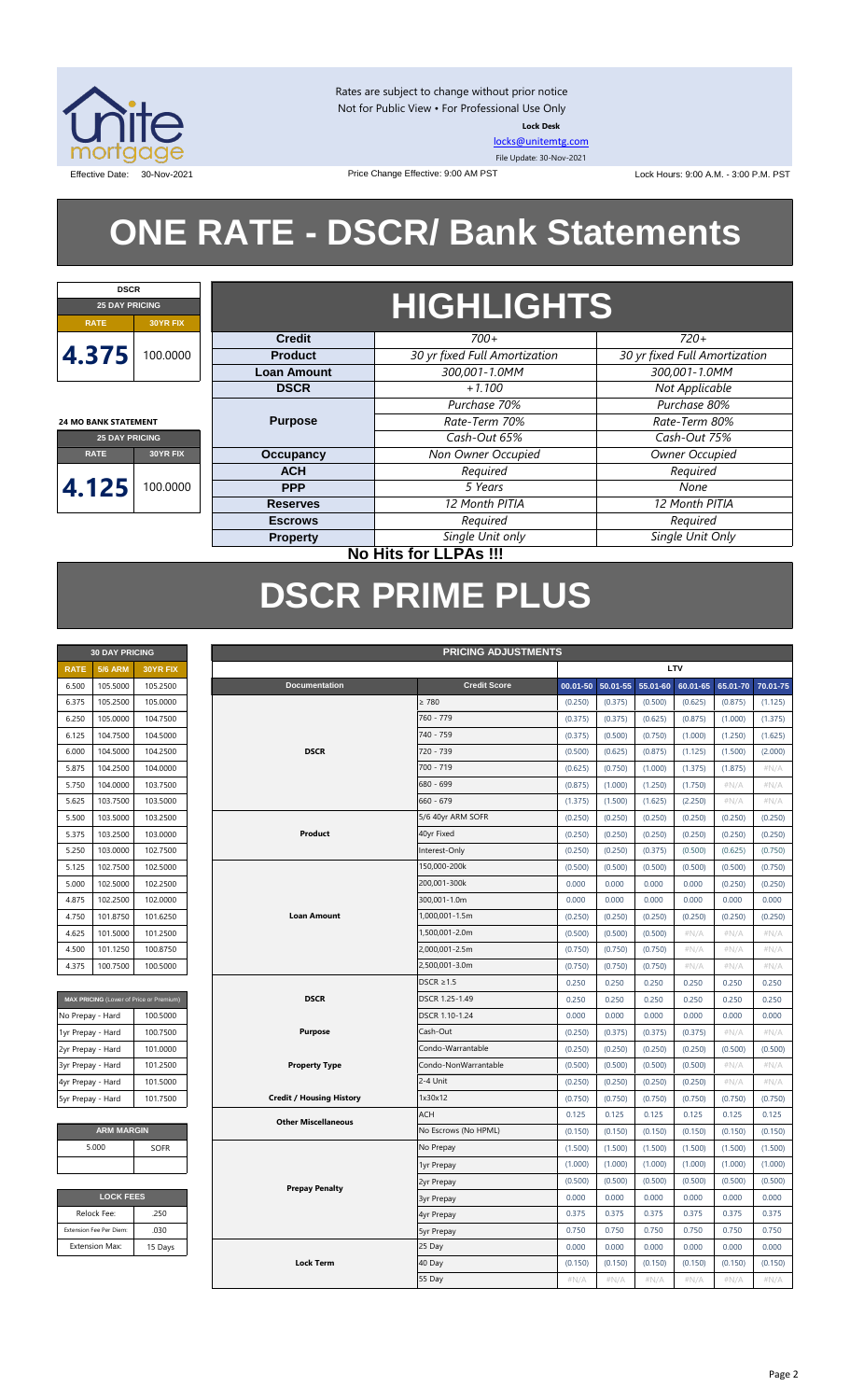

Rates are subject to change without prior notice Not for Public View • For Professional Use Only **Lock Desk**

[locks@unitemtg.com](mailto:locks@unitemtg.com) File Update: 30-Nov-2021

Effective Date: 30-Nov-2021 Price Change Effective: 9:00 AM PST Lock Hours: 9:00 A.M. - 3:00 P.M. PST

## **DSCR PRIME & FOREIGN NATIONAL**

|             | <b>30 DAY PRICING</b> |                 |
|-------------|-----------------------|-----------------|
| <b>RATE</b> | <b>5/6 ARM</b>        | <b>30YR FIX</b> |
| 6.750       | 105.2500              | 105.0000        |
| 6.625       | 105.0000              | 104.7500        |
| 6.500       | 104.7500              | 104.5000        |
| 6.375       | 104.5000              | 104.2500        |
| 6.250       | 104.2500              | 104.0000        |
| 6 125       | 104.0000              | 103.7500        |
| 6.000       | 103.7500              | 103.5000        |
| 5.875       | 103.5000              | 103.2500        |
| 5.750       | 103.2500              | 103.0000        |
| 5.625       | 103.0000              | 102.7500        |
| 5.500       | 102.7500              | 102.5000        |
| 5.375       | 102.5000              | 102.2500        |
| 5.250       | 102.2500              | 102.0000        |
| 5125        | 102,0000              | 101.7500        |
| 5.000       | 101.7500              | 101.5000        |
| 4875        | 101.5000              | 101.2500        |
| 4.750       | 101.1250              | 100.8750        |
| 4.625       | 100.7500              | 100.5000        |
| 4.500       | 100.3750              | 100.1250        |

| MAX PRICING (Lower of Price or Premium) |          |
|-----------------------------------------|----------|
| No Prepay - Hard                        | 100.7500 |
| 1yr Prepay - Hard                       | 101.0000 |
| 2yr Prepay - Hard                       | 101.2500 |
| 3yr Prepay - Hard                       | 101.5000 |
| 4yr Prepay - Hard                       | 101.7500 |
| 5yr Prepay - Hard                       | 102,0000 |

| <b>ARM MARGIN</b> |      |  |  |  |
|-------------------|------|--|--|--|
| 5.000             | SOFR |  |  |  |

| <b>LOCK FEES</b>        |         |  |  |  |  |  |
|-------------------------|---------|--|--|--|--|--|
| Relock Fee:             | .250    |  |  |  |  |  |
| Extension Fee Per Diem: | .030    |  |  |  |  |  |
| <b>Extension Max:</b>   | 15 Days |  |  |  |  |  |

| <b>30 DAY PRICING</b><br><b>PRICING ADJUSTMENTS</b> |                         |                                         |                                 |                           |         |                            |         |          |          |          |          |
|-----------------------------------------------------|-------------------------|-----------------------------------------|---------------------------------|---------------------------|---------|----------------------------|---------|----------|----------|----------|----------|
| <b>RATE</b>                                         | <b>5/6 ARM</b>          | 30YR FIX                                |                                 |                           |         |                            |         | LTV      |          |          |          |
| 6.750                                               | 105.2500                | 105.0000                                | Documentation                   | <b>Credit Score</b>       |         | 00.01-50 50.01-55 55.01-60 |         | 60.01-65 | 65.01-70 | 70.01-75 | 75.01-80 |
| 6.625                                               | 105.0000                | 104.7500                                |                                 | $\geq 780$                | (0.250) | (0.375)                    | (0.500) | (0.625)  | (0.875)  | (1.125)  | (1.750)  |
| 6.500                                               | 104.7500                | 104.5000                                |                                 | 760 - 779                 | (0.375) | (0.375)                    | (0.625) | (0.875)  | (1.000)  | (1.375)  | (2.000)  |
| 6.375                                               | 104.5000                | 104.2500                                |                                 | 740 - 759                 | (0.375) | (0.500)                    | (0.750) | (1.000)  | (1.250)  | (1.625)  | (2.250)  |
| 6.250                                               | 104.2500                | 104.0000                                |                                 | 720 - 739                 | (0.500) | (0.625)                    | (0.875) | (1.125)  | (1.500)  | (2.000)  | (2.750)  |
| 6.125                                               | 104.0000                | 103.7500                                | <b>DSCR</b>                     | 700 - 719                 | (0.625) | (0.750)                    | (1.000) | (1.375)  | (1.875)  | (2.500)  | (3.500)  |
| 6.000                                               | 103.7500                | 103.5000                                |                                 | 680 - 699                 | (0.875) | (1.000)                    | (1.250) | (1.750)  | (2.250)  | (3.000)  | (3.875)  |
| 5.875                                               | 103.5000                | 103.2500                                |                                 | $660 - 679$               | (1.375) | (1.500)                    | (1.625) | (2.250)  | (3.125)  | (3.750)  | (4.500)  |
| 5.750                                               | 103.2500                | 103.0000                                |                                 | $640 - 659$               | (1.875) | (2.000)                    | (2.125) | (2.750)  | (3.625)  | (4.750)  | $\#N/A$  |
| 5.625                                               | 103.0000                | 102.7500                                |                                 | $620 - 639$               | (2.375) | (2.500)                    | (2.625) | (3.250)  | (4.125)  | $\#N/A$  | $\#N/A$  |
| 5.500                                               | 102.7500                | 102.5000                                |                                 | 5/6 30yr ARM SOFR         | 0.000   | 0.000                      | 0.000   | 0.000    | 0.000    | 0.000    | 0.000    |
| 5.375                                               | 102.5000                | 102.2500                                |                                 | 7/6 30yr ARM SOFR         | (0.250) | (0.250)                    | (0.250) | (0.250)  | (0.250)  | (0.250)  | (0.250)  |
| 5.250                                               | 102.2500                | 102.0000                                |                                 | 5/6 40yr ARM SOFR         | (0.250) | (0.250)                    | (0.250) | (0.250)  | (0.250)  | (0.250)  | (0.250)  |
| 5.125                                               | 102.0000                | 101.7500                                | Product                         | 7/6 40yr ARM SOFR         | (0.500) | (0.500)                    | (0.500) | (0.500)  | (0.500)  | (0.500)  | (0.500)  |
| 5.000                                               | 101.7500                | 101.5000                                |                                 | 40yr Fixed                | (0.250) | (0.250)                    | (0.250) | (0.250)  | (0.250)  | (0.250)  | (0.250)  |
| 4.875                                               | 101.5000                | 101.2500                                |                                 | Interest-Only             | (0.250) | (0.250)                    | (0.375) | (0.500)  | (0.625)  | (0.750)  | (1.000)  |
| 4.750                                               | 101.1250                | 100.8750                                |                                 | 150,000-200k              | (0.500) | (0.500)                    | (0.500) | (0.500)  | (0.500)  | (0.750)  | (0.750)  |
| 4.625                                               | 100.7500                | 100.5000                                |                                 | 200,001-300k              | 0.000   | 0.000                      | 0.000   | 0.000    | (0.250)  | (0.250)  | (0.500)  |
| 4.500                                               | 100.3750                | 100.1250                                |                                 | 300,001-1.0m              | 0.000   | 0.000                      | 0.000   | 0.000    | 0.000    | 0.000    | 0.000    |
|                                                     |                         |                                         | <b>Loan Amount</b>              | 1,000,001-1.5m            | (0.250) | (0.250)                    | (0.250) | (0.250)  | (0.250)  | (0.250)  | (0.500)  |
|                                                     |                         | MAX PRICING (Lower of Price or Premium) |                                 | 1,500,001-2.0m            | (0.500) | (0.500)                    | (0.500) | (0.500)  | $\#N/A$  | $\#N/A$  | $\#N/A$  |
| No Prepay - Hard                                    |                         | 100.7500                                |                                 | 2,000,001-2.5m            | (0.750) | (0.750)                    | (0.750) | (0.750)  | $\#N/A$  | $\#N/A$  | $\#N/A$  |
| 1yr Prepay - Hard                                   |                         | 101.0000                                |                                 | 2,500,001-3.0m            | (0.750) | (0.750)                    | (0.750) | (0.750)  | $\#N/A$  | $\#N/A$  | $\#N/A$  |
| 2yr Prepay - Hard                                   |                         | 101.2500                                |                                 | DSCR $\geq$ 1.5           | 0.250   | 0.250                      | 0.250   | 0.250    | 0.250    | 0.250    | 0.250    |
| 3yr Prepay - Hard                                   |                         | 101.5000                                |                                 | DSCR 1.25-1.49            | 0.250   | 0.250                      | 0.250   | 0.250    | 0.250    | 0.250    | 0.250    |
| 4yr Prepay - Hard                                   |                         | 101.7500                                | <b>DSCR</b>                     | DSCR 1.10-1.24            | 0.000   | 0.000                      | 0.000   | 0.000    | 0.000    | 0.000    | 0.000    |
| 5yr Prepay - Hard                                   |                         | 102.0000                                |                                 | DSCR 1.00-1.09            | (0.250) | (0.250)                    | (0.375) | (0.375)  | (0.500)  | (0.500)  | (0.750)  |
|                                                     |                         |                                         |                                 | DSCR 0.75-0.99            | (1.500) | (1.500)                    | (1.625) | (1.625)  | (1.750)  | (1.750)  | $\#N/A$  |
|                                                     | <b>ARM MARGIN</b>       |                                         | <b>Purpose</b>                  | Cash-Out                  | (0.250) | (0.375)                    | (0.375) | (0.375)  | (0.500)  | (0.625)  | $\#N/A$  |
|                                                     | 5.000                   | SOFR                                    |                                 | Condo-Warrantable         | (0.250) | (0.250)                    | (0.250) | (0.250)  | (0.500)  | (0.500)  | (0.500)  |
|                                                     |                         |                                         |                                 | Condo-NonWarrantable      | (0.500) | (0.500)                    | (0.500) | (0.500)  | (0.750)  | #N/A     | $\#N/A$  |
|                                                     | <b>LOCK FEES</b>        |                                         | <b>Property Type</b>            | 2-4Unit                   | (0.250) | (0.250)                    | (0.250) | (0.250)  | (0.500)  | (0.500)  | (0.500)  |
|                                                     | Relock Fee:             | .250                                    |                                 | Modular                   | (1.000) | (1.000)                    | (1.000) | (1.000)  | (1.000)  | (1.000)  | (1.000)  |
|                                                     | Extension Fee Per Diem: | .030                                    | Citizenship                     | Foreign Nat'l (DSCR Only) | (0.750) | (0.750)                    | (0.750) | (0.750)  | $\#N/A$  | $\#N/A$  | $\#N/A$  |
|                                                     | <b>Extension Max:</b>   | 15 Days                                 |                                 | 1x30x12                   | (0.750) | (0.750)                    | (0.750) | (0.750)  | (0.750)  | (0.750)  | (0.750)  |
|                                                     |                         |                                         |                                 | Multiple30x12             | (2.250) | (2.250)                    | (2.250) | (2.250)  | (2.250)  | (2.250)  |          |
|                                                     |                         |                                         |                                 | FC/SS/DIL/BK7 36-47mo     | (1.000) | (1.000)                    | (1.000) | (1.000)  | (1.000)  | (1.000)  | (1.000)  |
|                                                     |                         |                                         | <b>Credit / Housing History</b> | FC/SS/DIL/BK7 24-35mo     | (1.750) | (1.750)                    | (1.750) | (1.750)  | (1.750)  | (1.750)  | $\#N/A$  |
|                                                     |                         |                                         |                                 | BK7 12-23mo               | (2.500) | (2.500)                    | (2.500) | (2.500)  | (2.500)  | (2.500)  | $\#N/A$  |
|                                                     |                         |                                         |                                 | BK13DC                    | (1.000) | (1.000)                    | (1.000) | (1.000)  | (1.000)  | (1.000)  | (1.000)  |
|                                                     |                         |                                         |                                 | ACH                       | 0.125   | 0.125                      | 0.125   | 0.125    | 0.125    | 0.125    | 0.125    |
|                                                     |                         |                                         | <b>Other Miscellaneous</b>      | Escrows                   | 0.000   | 0.000                      | 0.000   | 0.000    | 0.000    | 0.000    | 0.000    |
|                                                     |                         |                                         |                                 | No Prepay                 | (1.500) | (1.500)                    | (1.500) | (1.500)  | (1.500)  | (1.500)  | (1.500)  |
|                                                     |                         |                                         |                                 | 1yr Prepay                | (1.000) | (1.000)                    | (1.000) | (1.000)  | (1.000)  | (1.000)  | (1.000)  |
|                                                     |                         |                                         |                                 | 2yr Prepay                | (0.500) | (0.500)                    | (0.500) | (0.500)  | (0.500)  | (0.500)  | (0.500)  |
|                                                     |                         |                                         | <b>Prepay Penalty</b>           | 3yr Prepay                | 0.000   | 0.000                      | 0.000   | 0.000    | 0.000    | 0.000    | 0.000    |
|                                                     |                         |                                         |                                 | 4yr Prepay                | 0.375   | 0.375                      | 0.375   | 0.375    | 0.375    | 0.375    | 0.375    |
|                                                     |                         |                                         |                                 | 5yr Prepay                | 0.750   | 0.750                      | 0.750   | 0.750    | 0.750    | 0.750    | 0.750    |
|                                                     |                         |                                         |                                 | 25 Day                    | 0.000   | 0.000                      | 0.000   | 0.000    | 0.000    | 0.000    | 0.000    |
|                                                     |                         |                                         | <b>Lock Term</b>                | 40 Day                    | (0.150) | (0.150)                    | (0.150) | (0.150)  | (0.150)  | (0.150)  | (0.150)  |
|                                                     |                         |                                         |                                 | 55 Day                    | (0.300) | (0.300)                    | (0.300) | (0.300)  | (0.300)  | (0.300)  | (0.300)  |
|                                                     |                         |                                         |                                 |                           |         |                            |         |          |          |          |          |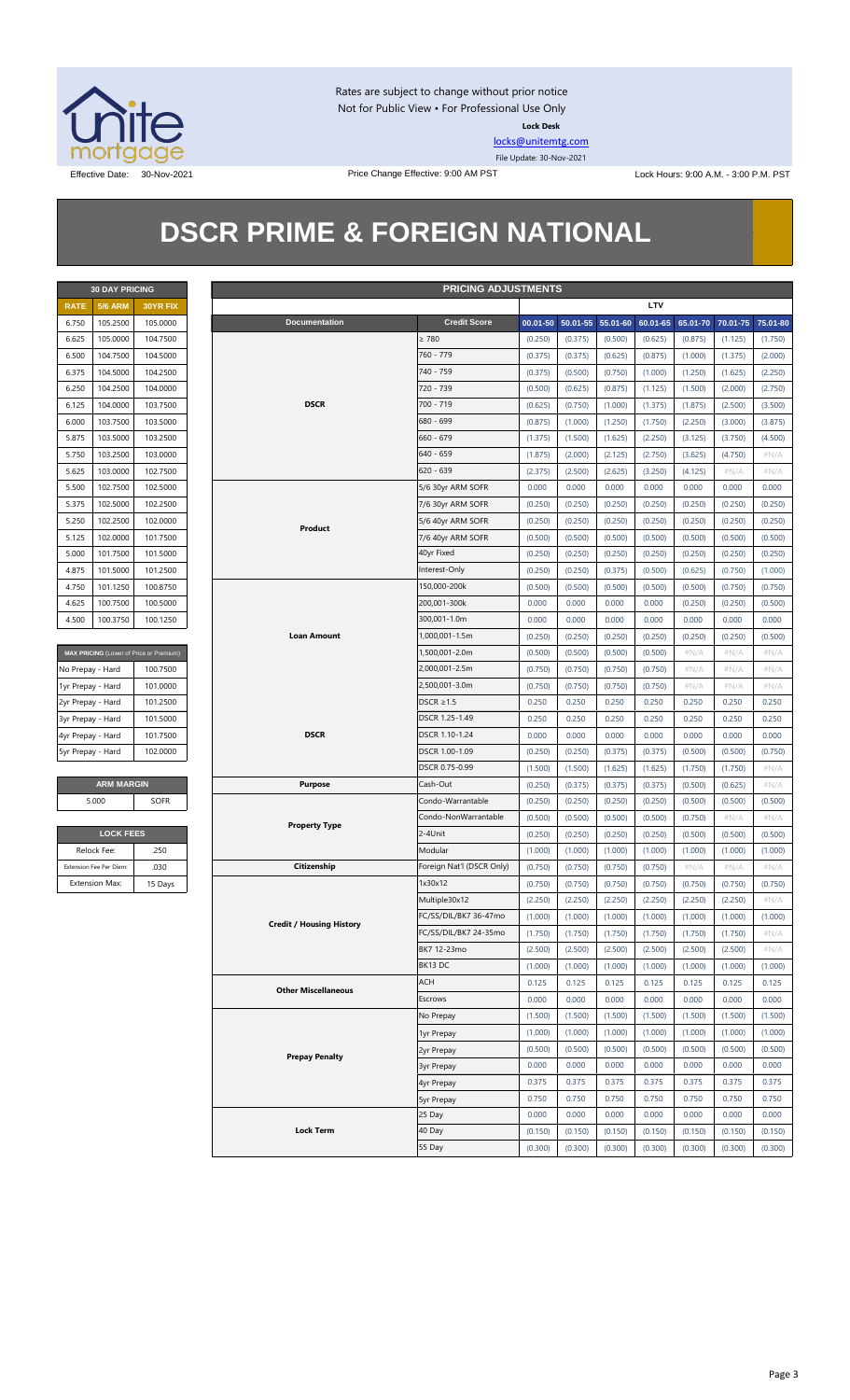

Rates are subject to change without prior notice Not for Public View • For Professional Use Only **Lock Desk** locks@unitemtg.com File Update: 30-Nov-2021

Effective: 9:00 AM PST Lock Hours: 9:00 AM. - 3:00 P.M. PST Lock Hours: 9:00 AM. - 3:00 P.M. PST

# **Alt Doc PRIME PLUS**

|             | <b>PRIMARY &amp; SECONDARY HOME</b> |                 |
|-------------|-------------------------------------|-----------------|
| <b>RATE</b> | <b>5/6 ARM</b>                      | <b>30YR FIX</b> |
| 6.125       | 105,500                             | 105.250         |
| 6.000       | 105.250                             | 105,000         |
| 5.875       | 105.000                             | 104.750         |
| 5.750       | 104.750                             | 104.500         |
| 5.625       | 104.500                             | 104.250         |
| 5.500       | 104.250                             | 104,000         |
| 5.375       | 104.000                             | 103.750         |
| 5.250       | 103.750                             | 103,500         |
| 5.125       | 103.500                             | 103.250         |
| 5.000       | 103.250                             | 103,000         |
| 4.875       | 103,000                             | 102.750         |
| 4.750       | 102.750                             | 102.500         |
| 4.625       | 102.500                             | 102.250         |
| 4.500       | 102.250                             | 102.000         |
| 4.375       | 101.875                             | 101.625         |
| 4.250       | 101.500                             | 101.250         |
| 4.125       | 101.125                             | 100.875         |
| 4.000       | 100.750                             | 100.500         |
|             |                                     |                 |
|             | <b>ARM MARGIN</b>                   |                 |

| <b>LOCK FEES</b>                        |         |  |  |  |  |  |  |  |  |
|-----------------------------------------|---------|--|--|--|--|--|--|--|--|
| Relock Fee:                             | 250     |  |  |  |  |  |  |  |  |
| <b>Extension Fee Per Diem</b>           | .030    |  |  |  |  |  |  |  |  |
| <b>Extension Max:</b>                   | 15 Days |  |  |  |  |  |  |  |  |
|                                         |         |  |  |  |  |  |  |  |  |
| MAX PRICING (Lower of Price or Premium) |         |  |  |  |  |  |  |  |  |
| 101,0000                                |         |  |  |  |  |  |  |  |  |

|                       | PRIMARY & SECONDARY HOME                |                 |                               |                        | <b>PRICING ADJUSTMENTS</b> |          |          |                           |          |          |          |
|-----------------------|-----------------------------------------|-----------------|-------------------------------|------------------------|----------------------------|----------|----------|---------------------------|----------|----------|----------|
| RATE                  | <b>5/6 ARM</b>                          | <b>30YR FIX</b> |                               |                        |                            |          |          | LTV                       |          |          |          |
| 6.125                 | 105.500                                 | 105.250         | <b>Documentation</b>          | <b>Credit Score</b>    | 00.01-50                   | 50.01-55 | 55.01-60 | 60.01-65                  | 65.01-70 | 70.01-75 | 75.01-80 |
| 6.000                 | 105.250                                 | 105.000         | <b>Full Doc</b>               | $\geq 780$             | 0.000                      | 0.000    | 0.000    | (0.250)                   | (0.375)  | (0.375)  | (0.500)  |
| 5.875                 | 105.000                                 | 104.750         |                               | 760 - 779              | 0.000                      | 0.000    | 0.000    | (0.250)                   | (0.375)  | (0.500)  | (0.625)  |
| 5.750                 | 104.750                                 | 104.500         |                               | 740 - 759              | 0.000                      | 0.000    | 0.000    | (0.250)                   | (0.375)  | (0.625)  | (0.750)  |
| 5.625                 | 104.500                                 | 104.250         |                               | 720 - 739              | (0.125)                    | (0.125)  | (0.125)  | (0.250)                   | (0.500)  | (0.750)  | (1.000)  |
| 5.500                 | 104.250                                 | 104.000         |                               | 700 - 719              | (0.250)                    | (0.250)  | (0.375)  | (0.500)                   | (0.625)  | (0.875)  | #N/A     |
| 5.375                 | 104.000                                 | 103.750         |                               | 680 - 699              | (0.250)                    | (0.250)  | (0.500)  | (0.625)                   | (0.750)  | #N/A     | #N/A     |
| 5.250                 | 103.750                                 | 103.500         |                               | 660 - 679              | (0.250)                    | (0.375)  | (0.500)  | (1.000)                   | (1.375)  | #N/A     | $\#N/A$  |
| 5.125                 | 103.500                                 | 103.250         |                               | 640 - 659              | #N/A                       | #N/A     | #N/A     | #N/A                      | #N/A     | #N/A     | #N/A     |
| 5.000                 | 103.250                                 | 103.000         |                               | 620 - 639              | #N/A                       | #N/A     | #N/A     | #N/A                      | #N/A     | #N/A     | #N/A     |
| 4.875                 | 103.000                                 | 102.750         | <b>Bank</b>                   | $\geq 780$             | (0.125)                    | (0.250)  | (0.250)  | (0.375)                   | (0.500)  | (0.625)  | (0.875)  |
| 4.750                 | 102.750                                 | 102.500         | <b>Statement</b>              | 760 - 779              | (0.250)                    | (0.250)  | (0.250)  | (0.500)                   | (0.625)  | (0.750)  | (1.125)  |
| 4.625                 | 102.500                                 | 102.250         |                               | 740 - 759              | (0.250)                    | (0.250)  | (0.250)  | (0.625)                   | (0.750)  | (1.000)  | (1.375)  |
| 4.500                 | 102.250                                 | 102.000         |                               | 720 - 739              | (0.250)                    | (0.375)  | (0.375)  | (0.750)                   | (0.875)  | (1.125)  | (1.625)  |
| 4.375                 | 101.875                                 | 101.625         |                               | 700 - 719              | (0.375)                    | (0.375)  | (0.625)  | (0.875)                   | (1.125)  | (1.500)  | #N//     |
| 4.250                 | 101.500                                 | 101.250         |                               | 680 - 699              | (0.375)                    | (0.500)  | (0.750)  | (1.000)                   | (1.375)  | #N/A     | #N/A     |
| 4.125                 | 101.125                                 | 100.875         |                               | 560 - 679              | (0.500)                    | (0.750)  | (1.000)  | (1.500)                   | (2.250)  | #N/A     | #N/A     |
| 4.000                 | 100.750                                 | 100.500         |                               | 640 - 659              | # $N/A$                    | # $N/A$  | $\#N/A$  | $\#\mathsf{N}/\mathsf{A}$ | #N/A     | # $N/A$  | #N/A     |
|                       |                                         |                 |                               | 620 - 639              | $\#N/A$                    | #N/A     | $\#N/A$  | #N/A                      | #N/A     | #N/A     | #N/A     |
|                       | <b>ARM MARGIN</b>                       |                 |                               | 12 Mth Bank Statements | (0.125)                    | (0.125)  | (0.125)  | (0.250)                   | (0.375)  | (0.375)  | (0.375)  |
| 5.000                 |                                         | SOFR            | Asset                         | $\geq 780$             | (0.125)                    | (0.250)  | (0.250)  | (0.625)                   | (0.875)  | (1.125)  | (1.500)  |
|                       |                                         |                 | <b>Depletion</b>              | 760 - 779              | (0.125)                    | (0.250)  | (0.375)  | (0.750)                   | (1.000)  | (1.375)  | (1.875)  |
|                       |                                         |                 |                               | 740 - 759              | (0.250)                    | (0.250)  | (0.500)  | (0.875)                   | (1.125)  | (1.625)  | (2.250)  |
|                       | <b>LOCK FEES</b>                        |                 |                               | 720 - 739              | (0.375)                    | (0.500)  | (0.625)  | (1.000)                   | (1.500)  | (2.000)  | (2.750)  |
| Relock Fee:           |                                         | .250            |                               | 700 - 719              | (0.500)                    | (0.625)  | (1.000)  | (1.375)                   | (1.875)  | (2.500)  | #N/A     |
|                       | xtension Fee Per Diem                   | .030            |                               | 680 - 699              | (0.625)                    | (0.750)  | (1.250)  | (1.750)                   | (2.250)  | #N/A     | #N/A     |
| <b>Extension Max:</b> |                                         | 15 Days         |                               | 660 - 679              | (0.750)                    | (1.000)  | (1.500)  | (2.250)                   | (3.125)  | #N/A     | $\#N/A$  |
|                       |                                         |                 |                               | 640 - 659              | #N/A                       | #N/A     | #N/A     | #N/A                      | #N/A     | #N/A     | #N/A     |
|                       | MAX PRICING (Lower of Price or Premium) |                 |                               | 620 - 639              | $\#N/A$                    | #N/A     | $\#N/A$  | $\#N/A$                   | $\#N/A$  | #N/A     | $\#N/A$  |
|                       | 101.0000                                |                 | Product                       | 5/6 30yr ARM SOFR      | 0.000                      | 0.000    | 0.000    | 0.000                     | 0.000    | 0.000    | 0.000    |
|                       |                                         |                 |                               | 5/6 40yr ARM SOFR      | (0.250)                    | (0.250)  | (0.250)  | (0.250)                   | (0.250)  | (0.250)  | (0.250)  |
|                       |                                         |                 |                               | 30yr Fixed             | 0.000                      | 0.000    | 0.000    | 0.000                     | 0.000    | 0.000    | 0.000    |
|                       |                                         |                 |                               | 40yr Fixed             | (0.250)                    | (0.250)  | (0.250)  | (0.250)                   | (0.250)  | (0.250)  | (0.250)  |
|                       |                                         |                 |                               | Interest-Only          | (0.250)                    | (0.250)  | (0.375)  | (0.500)                   | (0.625)  | (0.750)  | #N/A     |
|                       |                                         |                 | Loan                          | 150,000-200k           | (0.500)                    | (0.500)  | (0.500)  | (0.500)                   | (0.500)  | (0.750)  | (0.750)  |
|                       |                                         |                 | Amount                        | 200,001-300k           | 0.000                      | 0.000    | 0.000    | 0.000                     | (0.250)  | (0.250)  | (0.250)  |
|                       |                                         |                 |                               | 300,001-1,000,000      | 0.000                      | 0.000    | 0.000    | 0.000                     | 0.000    | 0.000    | 0.000    |
|                       |                                         |                 |                               | .,000,001-1.5m         | (0.250)                    | (0.250)  | (0.250)  | (0.250)                   | (0.250)  | (0.250)  | (0.250)  |
|                       |                                         |                 |                               | 1,500,001-2.0m         | (0.500)                    | (0.500)  | (0.500)  | (0.500)                   | (0.500)  | #N/A     | #N/A     |
|                       |                                         |                 |                               | .000,001-2.5m          | (0.750)                    | (0.750)  | (0.750)  | (0.750)                   | (0.750)  | #N/A     | #N/A     |
|                       |                                         |                 |                               | ,500,001-3.0m          | (0.750)                    | (0.750)  | (0.750)  | (0.750)                   | (0.750)  | #N/A     | # $N/A$  |
|                       |                                         |                 | DTI                           | 43.01-50               | 0.000                      | 0.000    | 0.000    | 0.000                     | 0.000    | 0.000    | 0.000    |
|                       |                                         |                 |                               | 50.01-55               | 0.000                      | 0.000    | 0.000    | 0.000                     | 0.000    | (0.125)  | #N/A     |
|                       |                                         |                 | Cash Out                      |                        | (0.250)                    | (0.375)  | (0.375)  | (0.375)                   | (0.500)  | (0.625)  | #N/A     |
|                       |                                         |                 | <b>Second Home</b>            |                        | (0.500)                    | (0.500)  | (0.500)  | (0.500)                   | (0.500)  | (0.500)  | (0.500)  |
|                       |                                         |                 | <b>Property Type</b>          | Condo-Warrantable      | (0.250)                    | (0.250)  | (0.250)  | (0.250)                   | (0.500)  | (0.500)  | #N/A     |
|                       |                                         |                 |                               | Condo-NonWarrantable   | (0.500)                    | (0.500)  | (0.500)  | (0.500)                   | $\#N/A$  | $\#N/F$  | $\#N/A$  |
|                       |                                         |                 |                               | 2-Unit                 | (0.250)                    | (0.250)  | (0.250)  | (0.250)                   | (0.500)  | #N/A     | #N/A     |
|                       |                                         |                 | <b>Credit/Housing History</b> | 1x30x12                | (0.750)                    | (0.750)  | (0.750)  | (0.750)                   | (0.750)  | (0.750)  | (0.750)  |
|                       |                                         |                 |                               | Multiple30x12          | (2.250)                    | (2.250)  | (2.250)  | (2.250)                   | (2.250)  | (2.250)  | (2.250)  |
|                       |                                         |                 | <b>Misccellaneous</b>         | ACH                    | 0.125                      | 0.125    | 0.125    | 0.125                     | 0.125    | 0.125    | 0.125    |
|                       |                                         |                 |                               | No Escrows (No HPML)   | (0.150)                    | (0.150)  | (0.150)  | (0.150)                   | (0.150)  | (0.150)  | (0.150)  |
|                       |                                         |                 | <b>Lock Term</b>              | 45 Day                 | (0.150)                    | (0.150)  | (0.150)  | (0.150)                   | (0.150)  | (0.150)  | (0.150)  |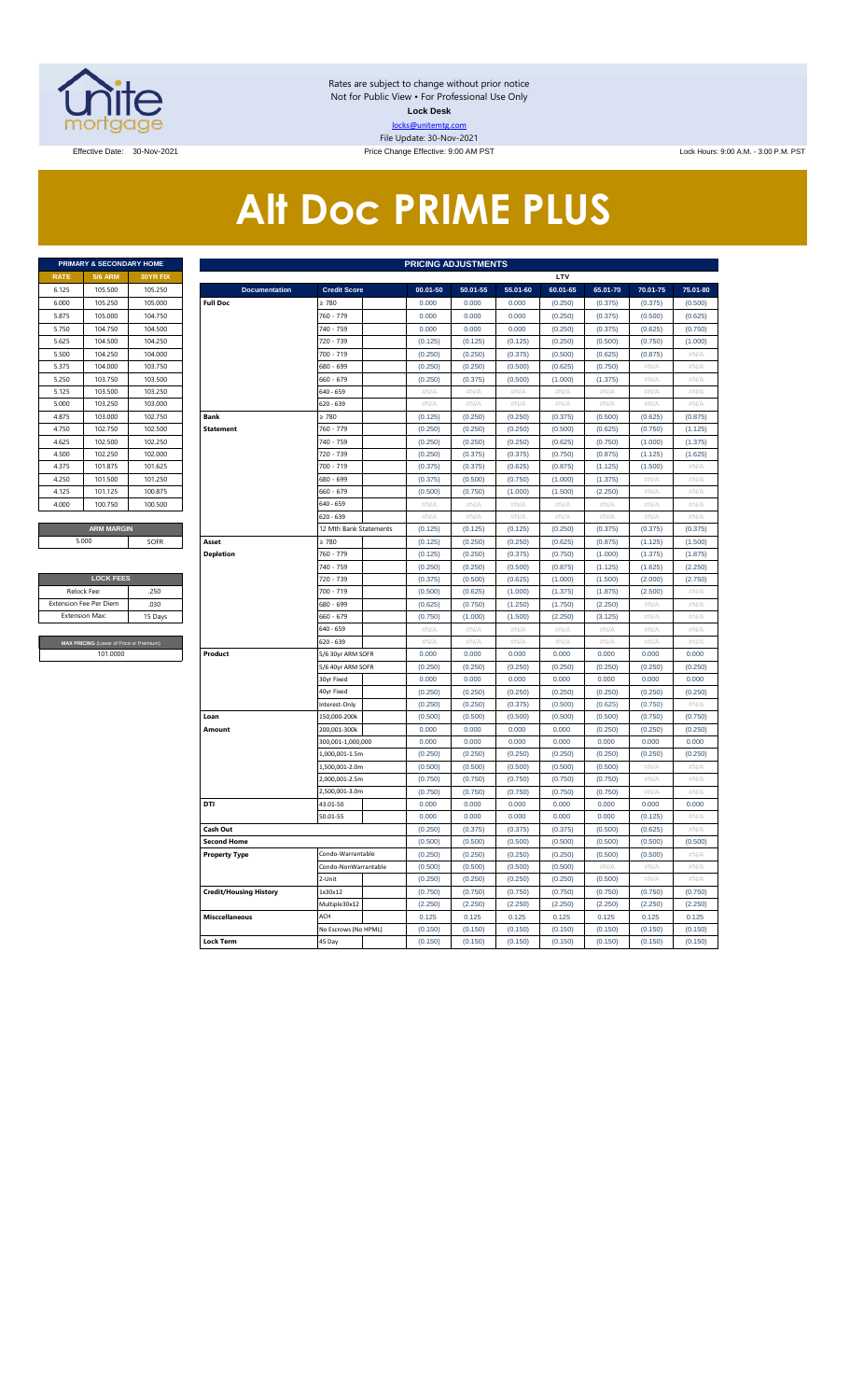

Rates are subject to change without prior notice Not for Public View • For Professional Use Only **Lock Desk** locks@unitemtg.com File Update: 30-Nov-2021

Effective Date: 30-Nov-2021 Price Change Effective: 9:00 AM PST Lock Hours: 9:00 A.M. - 3:00 P.M. PST

# **Alt Doc PRIME**

|             | PRIMARY & SECONDARY HOME |                 |
|-------------|--------------------------|-----------------|
| <b>RATE</b> | <b>5/6 ARM</b>           | <b>30YR FIX</b> |
| 6.250       | 105.000                  | 104.750         |
| 6.125       | 104.750                  | 104.500         |
| 6.000       | 104.500                  | 104.250         |
| 5.875       | 104.250                  | 104.000         |
| 5.750       | 104.000                  | 103.750         |
| 5.625       | 103.750                  | 103.500         |
| 5.500       | 103.500                  | 103.250         |
| 5.375       | 103.250                  | 103.000         |
| 5.250       | 103.000                  | 102.750         |
| 5.125       | 102.750                  | 102.500         |
| 5.000       | 102.500                  | 102.250         |
| 4.875       | 102.250                  | 102.000         |
| 4.750       | 102.000                  | 101.750         |
| 4.625       | 101.750                  | 101.500         |
| 4.500       | 101.500                  | 101.250         |
| 4.375       | 101.125                  | 100.875         |
| 4.250       | 100.750                  | 100.500         |
| 4.125       | 100.375                  | 100.125         |

#### **ARM MARGIN** 5.000

| 250     |
|---------|
| .030    |
| 15 Days |
|         |

**RICING** (Lower of Price or Premium) 101.0000

|                | PRIMARY & SECONDARY HOME                |                    |                               |                        |                    | <b>PRICING ADJUSTMENTS</b> |                    |                    |                    |                    |                    |                    |                    |
|----------------|-----------------------------------------|--------------------|-------------------------------|------------------------|--------------------|----------------------------|--------------------|--------------------|--------------------|--------------------|--------------------|--------------------|--------------------|
| RATE           | <b>5/6 ARM</b>                          | 30YR FIX           |                               |                        |                    |                            |                    | LTV                |                    |                    |                    |                    |                    |
| 6.250          | 105.000                                 | 104.750            | <b>Documentation</b>          | <b>Credit Score</b>    | 00.01-50           | 50.01-55                   | 55.01-60           | 60.01-65           | 65.01-70           | 70.01-75           | 75.01-80           | 80.01-85           | 85.01-90           |
| 6.125          | 104.750                                 | 104.500            | <b>Full Doc</b>               | 2780                   | 0.000              | 0.000                      | 0.000              | (0.250)            | (0.375)            | (0.375)            | (0.500)            | (0.750)            | (1.125)            |
| 6.000          | 104.500                                 | 104.250            |                               | 760 - 779              | 0.000              | 0.000                      | 0.000              | (0.250)            | (0.375)            | (0.500)            | (0.625)            | (0.875)            | (1.375)            |
| 5.875          | 104.250<br>104.000                      | 104.000            |                               | 740 - 759<br>720 - 739 | 0.000              | 0.000                      | 0.000              | (0.250)            | (0.375)            | (0.625)            | (0.750)            | (1.125)            | (1.625)            |
| 5.750<br>5.625 |                                         | 103.750            |                               | 700 - 719              | (0.125)            | (0.125)                    | (0.125)            | (0.250)<br>(0.500) | (0.500)            | (0.750)            | (1.000)            | (1.250)            | (1.875)<br>(2.250) |
|                | 103.750                                 | 103.500            |                               | 680 - 699              | (0.250)            | (0.250)                    | (0.375)            |                    | (0.625)            | (0.875)            | (1.250)            | (1.625)            | #N/A               |
| 5.500<br>5.375 | 103.500<br>103.250                      | 103.250<br>103.000 |                               | 660 - 679              | (0.250)<br>(0.250) | (0.250)<br>(0.375)         | (0.500)<br>(0.500) | (0.625)<br>(1.000) | (0.750)<br>(1.375) | (1.000)<br>(1.625) | (1.375)<br>(2.000) | (2.000)<br>(2.750) | #N/A               |
| 5.250          | 103.000                                 | 102.750            |                               | 640 - 659              | (0.375)            | (0.375)                    | (0.500)            | (1.250)            | (1.500)            | (1.750)            | (2.250)            | #N/A               | #N/A               |
| 5.125          | 102.750                                 | 102.500            |                               | 620 - 639              | (0.500)            | (0.500)                    | (0.500)            | (1.500)            | (1.750)            | (2.000)            | (2.500)            | #N/A               | #N/A               |
| 5.000          | 102.500                                 | 102.250            | Bank                          | $\geq 780$             | (0.125)            | (0.250)                    | (0.250)            | (0.375)            | (0.500)            | (0.625)            | (0.875)            | (1.250)            | (2.000)            |
| 4.875          | 102.250                                 | 102.000            | <b>Statement</b>              | 760 - 779              | (0.250)            | (0.250)                    | (0.250)            | (0.500)            | (0.625)            | (0.750)            | (1.125)            | (1.625)            | (2.375)            |
| 4.750          | 102.000                                 | 101.750            |                               | 740 - 759              | (0.250)            | (0.250)                    | (0.250)            | (0.625)            | (0.750)            | (1.000)            | (1.375)            | (1.875)            | (2.875)            |
| 4.625          | 101.750                                 | 101.500            |                               | 720 - 739              | (0.250)            | (0.375)                    | (0.375)            | (0.750)            | (0.875)            | (1.125)            | (1.625)            | (2.250)            | (3.375)            |
| 4.500          | 101.500                                 | 101.250            |                               | 700 - 719              | (0.375)            | (0.375)                    | (0.625)            | (0.875)            | (1.125)            | (1.500)            | (2.000)            | (2.750)            | (4.000)            |
| 4.375          | 101.125                                 | 100.875            |                               | 680 - 699              | (0.375)            | (0.500)                    | (0.750)            | (1.000)            | (1.375)            | (1.750)            | (2.500)            | (3.500)            | #N/A               |
| 4.250          | 100.750                                 | 100.500            |                               | 660 - 679              | (0.500)            | (0.750)                    | (1.000)            | (1.500)            | (2.250)            | (2.750)            | (3.500)            | (4.250)            | #N/A               |
| 4.125          | 100.375                                 | 100.125            |                               | 640 - 659              | (0.750)            | (1.000)                    | (1.250)            | (1.750)            | (2.500)            | (3.125)            | (4.000)            | #N/A               | #N/A               |
|                |                                         |                    |                               | 620 - 639              | (1.250)            | (1.500)                    | (1.750)            | (2.250)            | (3.000)            | (3.625)            | #N/A               | #N/A               | #N/A               |
|                |                                         |                    |                               | 3 Mth Bank Statements  | (0.750)            | (0.750)                    | (0.750)            | (0.875)            | (1.000)            | (1.000)            | (1.000)            | #N/A               | #N/A               |
|                | <b>ARM MARGIN</b>                       |                    |                               | 12 Mth Bank Statements | (0.125)            | (0.125)                    | (0.125)            | (0.250)            | (0.375)            | (0.375)            | (0.375)            | (0.500)            | (0.500)            |
| 5.000          |                                         | SOFR               | Asset                         | $\geq 780$             | (0.125)            | (0.250)                    | (0.250)            | (0.625)            | (0.875)            | (1.125)            | (1.500)            | #N/A               | #N/A               |
|                |                                         |                    | <b>Depletion</b>              | 760 - 779              | (0.125)            | (0.250)                    | (0.375)            | (0.750)            | (1.000)            | (1.375)            | (1.875)            | #N/A               | #N/A               |
|                |                                         |                    |                               | 740 - 759              | (0.250)            | (0.250)                    | (0.500)            | (0.875)            | (1.125)            | (1.625)            | (2.250)            | $\#N/A$            | #N/A               |
|                | <b>LOCK FEES</b>                        |                    |                               | 720 - 739              | (0.375)            | (0.500)                    | (0.625)            | (1.000)            | (1.500)            | (2.000)            | (2.750)            | #N/A               | #N/A               |
| Relock Fee:    |                                         | .250               |                               | 700 - 719              | (0.500)            | (0.625)                    | (1.000)            | (1.375)            | (1.875)            | (2.500)            | (3.500)            | #N/A               | #N/A               |
|                | xtension Fee Per Diem                   | .030               |                               | 680 - 699              | (0.625)            | (0.750)                    | (1.250)            | (1.750)            | (2.250)            | (3.000)            | (4.125)            | $\#N/A$            | #N/A               |
| Extension Max: |                                         | 15 Days            |                               | 660 - 679              | (0.750)            | (1.000)                    | (1.500)            | (2.250)            | (3.125)            | (4.375)            | (4.875)            | $\#N/A$            | #N/A               |
|                |                                         |                    |                               | 640 - 659              | (1.250)            | (1.500)                    | (2.000)            | (2.750)            | (3.625)            | (4.875)            | #N/A               | #N/A               | #N/A               |
|                |                                         |                    |                               | 620 - 639              | (1.750)            | (2.000)                    | (2.500)            | (3.250)            | (4.125)            | $\#N/A$            | #N/A               | $\#N/A$            | #N/A               |
|                | MAX PRICING (Lower of Price or Premium) |                    | P&L                           | :780                   | (0.625)            | (0.750)                    | (0.750)            | (1.125)            | (1.375)            | (1.625)            | (2.125)            | $\#N/A$            | #N/A               |
|                | 101.0000                                |                    |                               | 760 - 779              | (0.625)            | (0.750)                    | (0.875)            | (1.250)            | (1.500)            | (1.875)            | (2.500)            | #N/A               | #N/A               |
|                |                                         |                    |                               | 740 - 759              | (0.750)            | (0.750)                    | (1.000)            | (1.375)            | (1.625)            | (2.125)            | (2.875)            | #N/A               | #N/A               |
|                |                                         |                    |                               | 720 - 739              | (0.875)            | (1.000)                    | (1.125)            | (1.500)            | (2.000)            | (2.500)            | (3.375)            | $\#N/A$<br>#N/A    | #N/A<br>#N/A       |
|                |                                         |                    |                               | 700 - 719<br>680 - 699 | (1.000)<br>(1.125) | (1.125)<br>(1.250)         | (1.500)<br>(1.750) | (1.875)<br>(2.250) | (2.375)<br>(2.750) | (3.000)<br>(3.500) | (4.125)<br>#N/A    | #N/A               | #N/A               |
|                |                                         |                    |                               | 660 - 679              | (1.250)            | (1.500)                    | (2.000)            | (2.750)            | (3.625)            | (4.875)            | #N//               | #N/A               | #N/A               |
|                |                                         |                    |                               | 640 - 659              | (1.750)            | (2.000)                    | (2.500)            | (3.250)            | (4.125)            | $\#N/A$            | #N//               | $\#N/A$            | #N/A               |
|                |                                         |                    |                               | 620 - 639              | (2.250)            | (2.500)                    | (3.000)            | (3.750)            | (4.625)            | #N/A               | #N//               | #N/A               | #N/A               |
|                |                                         |                    | Product                       | 5/6 30yr ARM SOFR      | 0.000              | 0.000                      | 0.000              | 0.000              | 0.000              | 0.000              | 0.000              | 0.000              | 0.000              |
|                |                                         |                    |                               | 5/6 40yr ARM SOFR      | (0.250)            | (0.250)                    | (0.250)            | (0.250)            | (0.250)            | (0.250)            | (0.250)            | (0.250)            | (0.250)            |
|                |                                         |                    |                               | 7/6 30yr ARM SOFR      | (0.250)            | (0.250)                    | (0.250)            | (0.250)            | (0.250)            | (0.250)            | (0.250)            | (0.250)            | (0.250)            |
|                |                                         |                    |                               | 7/6 40yr ARM SOFR      | (0.500)            | (0.500)                    | (0.500)            | (0.500)            | (0.500)            | (0.500)            | (0.500)            | (0.500)            | (0.500)            |
|                |                                         |                    |                               | 30yr Fixed             | 0.000              | 0.000                      | 0.000              | 0.000              | 0.000              | 0.000              | 0.000              | 0.000              | 0.000              |
|                |                                         |                    |                               | 40yr Fixed             | (0.250)            | (0.250)                    | (0.250)            | (0.250)            | (0.250)            | (0.250)            | (0.250)            | (0.250)            | (0.250)            |
|                |                                         |                    |                               | Interest-Only          | (0.250)            | (0.250)                    | (0.375)            | (0.500)            | (0.625)            | (0.750)            | (1.000)            | (1.500)            | $\#N/\beta$        |
|                |                                         |                    | Loan                          | 150.000-200k           | (0.500)            | (0.500)                    | (0.500)            | (0.500)            | (0.500)            | (0.750)            | (0.750)            | (1.000)            | (1.000)            |
|                |                                         |                    | Amount                        | 200,001-300k           | 0.000              | 0.000                      | 0.000              | 0.000              | (0.250)            | (0.250)            | (0.250)            | (0.500)            | (0.500)            |
|                |                                         |                    |                               | 300,001-400,000        | 0.000              | 0.000                      | 0.000              | 0.000              | 0.000              | 0.000              | 0.000              | (0.500)            | (0.500)            |
|                |                                         |                    |                               | 400,001-1.0m           | 0.000              | 0.000                      | 0.000              | 0.000              | 0.000              | 0.000              | 0.000              | 0.000              | 0.000              |
|                |                                         |                    |                               | ,000,001-1.5m          | (0.250)            | (0.250)                    | (0.250)            | (0.250)            | (0.250)            | (0.250)            | (0.250)            | (0.250)            | #N/A               |
|                |                                         |                    |                               | ,500,001-2.0m          | (0.500)            | (0.500)                    | (0.500)            | (0.500)            | (0.500)            | (0.500)            | (0.500)            | #N/A               | #N/A               |
|                |                                         |                    |                               | ,000,001-2.5m          | (0.750)            | (0.750)                    | (0.750)            | (0.750)            | (0.750)            | (0.750)            | (0.750)            | #N/A               | #N/A               |
|                |                                         |                    |                               | ,500,001-3.0m          | (0.750)            | (0.750)                    | (0.750)            | (0.750)            | (0.750)            | (0.750)            | (0.750)            | #N/A               | #N/A               |
|                |                                         |                    |                               | ,000,001-3.5m          | (0.750)            | (0.750)                    | (0.750)            | (0.750)            | (0.750)            | (0.750)            | #N/A               | #N/A               | #N/A               |
|                |                                         |                    |                               | ,500,001-4.0m          | (0.750)            | (0.750)                    | (0.750)            | (0.750)            | (0.750)            | (0.750)            | #N/A               | #N/A               | #N/A               |
|                |                                         |                    | DTI                           | 43.01-50               | 0.000              | 0.000                      | 0.000              | 0.000              | 0.000              | (0.125)            | (0.125)            | (0.125)            | (0.125)            |
|                |                                         |                    | Cash Out                      | 50.01-55               | 0.000<br>(0.250)   | 0.000<br>(0.375)           | 0.000<br>(0.375)   | 0.000<br>(0.375)   | 0.000<br>(0.500)   | (0.375)<br>(0.625) | (0.375)<br>(1.000) | #N/A<br>#N/A       | #N/A<br>#N/A       |
|                |                                         |                    | <b>Second Home</b>            |                        | (0.500)            | (0.500)                    | (0.500)            | (0.500)            | (0.500)            | (0.500)            | (0.500)            | #N/A               | #N/A               |
|                |                                         |                    | <b>Property Type</b>          | Condo-Warrantable      | (0.250)            | (0.250)                    | (0.250)            | (0.250)            | (0.500)            | (0.500)            | (0.500)            | (0.500)            | #N/A               |
|                |                                         |                    |                               | Condo-NonWarrantable   | (0.500)            | (0.500)                    | (0.500)            | (0.500)            | (0.750)            | (0.750)            | #N/A               | #N/A               | #N/A               |
|                |                                         |                    |                               | !-Unit                 | (0.250)            | (0.250)                    | (0.250)            | (0.250)            | (0.500)            | (0.500)            | (0.500)            | (0.500)            | #N/A               |
|                |                                         |                    |                               | Modular                | (1.000)            | (1.000)                    | (1.000)            | (1.000)            | (1.000)            | (1.000)            | (1.000)            | #N/A               | #N/A               |
|                |                                         |                    |                               | Rural                  | (1.000)            | (1.000)                    | (1.000)            | (1.000)            | (1.000)            | (1.000)            | #N/A               | #N/A               | #N/A               |
|                |                                         |                    | <b>Credit/Housing History</b> | 1x30x12                | (0.750)            | (0.750)                    | (0.750)            | (0.750)            | (0.750)            | (0.750)            | (0.750)            | (0.750)            | (0.750)            |
|                |                                         |                    |                               | Multiple30x12          | (2.250)            | (2.250)                    | (2.250)            | (2.250)            | (2.250)            | (2.250)            | (2.250)            | (2.250)            | #N/A               |
|                |                                         |                    |                               | C/SS/DIL/BK7 36-47mo   | (1.000)            | (1.000)                    | (1.000)            | (1.000)            | (1.000)            | (1.000)            | (1.000)            | (1.000)            | (1.000)            |
|                |                                         |                    |                               | C/SS/DIL/BK7 24-35mo   | (1.750)            | (1.750)                    | (1.750)            | (1.750)            | (1.750)            | (1.750)            | (1.750)            | (1.750)            | #N/A               |
|                |                                         |                    |                               | BK7 12-23mo            | (2.500)            | (2.500)                    | (2.500)            | (2.500)            | (2.500)            | (2.500)            | (2.500)            | (2.500)            | #N/A               |
|                |                                         |                    |                               | BK13DC                 | (1.000)            | (1.000)                    | (1.000)            | (1.000)            | (1.000)            | (1.000)            | (1.000)            | (1.000)            | (1.000)            |
|                |                                         |                    | <b>Misccellaneous</b>         | ACH                    | 0.125              | 0.125                      | 0.125              | 0.125              | 0.125              | 0.125              | 0.125              | 0.125              | 0.125              |
|                |                                         |                    |                               | No Escrows (No HPML)   | (0.150)            | (0.150)                    | (0.150)            | (0.150)            | (0.150)            | (0.150)            | (0.150)            | (0.150)            | (0.150)            |
|                |                                         |                    | Lock Term                     | 45 Day                 | (0.150)            | (0.150)                    | (0.150)            | (0.150)            | (0.150)            | (0.150)            | (0.150)            | (0.150)            | (0.150)            |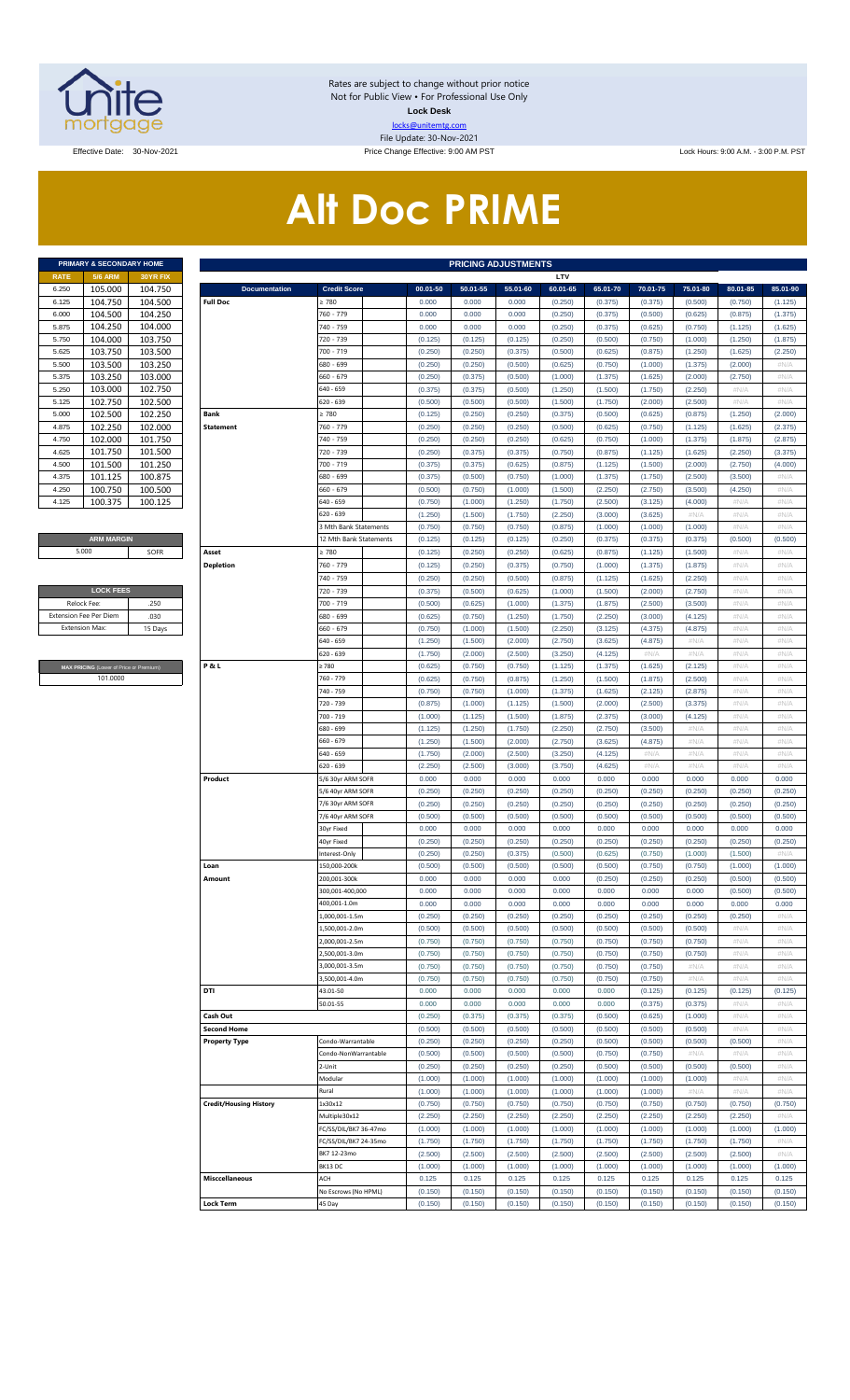

### [V](https://unitemortgage.com/)isit: https://unitemortgage.com

The pricing engine is the Formal price given, please access it through:

**Quick Pricer:** [https://un](https://unitemortgage.com/broker-resources/price-my-loan/)itemortgage.com/broker-resources/price-my-loan/

## **CALL US TODAY: 800-777-1207**

#### **CONVENTIONAL PRODUCTS AND PRICING**

|       | <b>CONFORMING LOANS</b> |                             |         |       |                             |         |         |       |                             |         |         |                      |               |                      |         |
|-------|-------------------------|-----------------------------|---------|-------|-----------------------------|---------|---------|-------|-----------------------------|---------|---------|----------------------|---------------|----------------------|---------|
|       |                         | <b>DU CONF CONV 30 YEAR</b> |         |       | <b>DU CONF CONV 20 YEAR</b> |         |         |       | <b>DU CONF CONV 15 YEAR</b> |         |         | DU CONF CONV 10 YEAR |               |                      |         |
| Rate  | 10 Day                  | 25 Day                      | 40 Day  | Rate  | 10 Day                      | 25 Day  | 40 Day  | Rate  | 10 Day                      | 25 Day  | 40 Day  | Rate                 | <b>10 Day</b> | 25 Day               | 40 Day  |
| 3.500 | (4.625)                 | (4.500)                     | (4.375) | 3.375 | (4.875)                     | (4.750) | (4.625) | 2.875 | (4.125)                     | (4.000) | (3.875) | 2.875                | (4.000)       | (3.875)              | (3.750) |
| 3.375 | (4.125)                 | (4.000)                     | (3.875) | 3.250 | (4.375)                     | (4.250) | (4.125) | 2.750 | (3.625)                     | (3.500) | (3.375) | 2.750                | (3.625)       | (3.500)              | (3.375) |
| 3.250 | (3.625)                 | (3.500)                     | (3.375) | 3.125 | (4.125)                     | (4.000) | (3.875) | 2.625 | (3.125)                     | (3.000) | (2.875) | 2.625                | (3.250)       | (3.125)              | (3.000) |
| 3.125 | (3.000)                 | (2.875)                     | (2.750) | 3.000 | (3.750)                     | (3.625) | (3.500) | 2.500 | (2.625)                     | (2.500) | (2.375) | 2.500                | (2.750)       | (2.625)              | (2.500) |
| 3.000 | (2.625)                 | (2.500)                     | (2.375) | 2.875 | (3.250)                     | (3.125) | (3.000) | 2.375 | (2.125)                     | (2.000) | (1.875) | 2.375                | (2.750)       | (2.625)              | (2.500) |
| 2.875 | (2.000)                 | (1.875)                     | (1.750) | 2.750 | (2.625)                     | (2.500) | (2.375) | 2.250 | (1.750)                     | (1.625) | (1.500) | 2.250                | (2.375)       | (2.250)              | (2.125) |
| 2.750 | (1.375)                 | (1.250)                     | (1.125) | 2.625 | (2.000)                     | (1.875) | (1.750) | 2.125 | (1.250)                     | (1.125) | (1.000) | 2.125                | (1.875)       | (1.750)              | (1.625) |
| 2.625 | (0.500)                 | (0.375)                     | (0.250) | 2.500 | (1.125)                     | (1.000) | (0.875) | 2.000 | (0.500)                     | (0.375) | (0.250) | 2.000                | (1.250)       | (1.125)              | (1.000) |
| 2.500 | 0.375                   | 0.500                       | 0.625   | 2.375 | (0.250)                     | (0.125) | 0.000   | 1.875 | 0.125                       | 0.250   | 0.375   | 1.875                | (0.500)       | (0.375)              | (0.250) |
| 2.375 | 1.500                   | 1.625                       | 1.750   | 2.250 | 0.500                       | 0.625   | 0.750   | 1.750 | 0.750                       | 0.875   | 1.000   | 1.750                | 0.000         | 0.125                | 0.250   |
|       |                         |                             |         |       |                             |         |         |       |                             |         |         |                      |               |                      |         |
|       |                         | LP CONF CONV 30 YEAR        |         |       | LP CONF CONV 20 YEAR        |         |         |       | LP CONF CONV 15 YEAR        |         |         |                      |               | LP CONF CONV 10 YEAR |         |
| Rate  | 10 Day                  | 25 Day                      | 40 Day  | Rate  | 10 Day                      | 25 Day  | 40 Day  | Rate  | 10 Day                      | 25 Day  | 40 Day  | Rate                 | 10 Day        | 25 Day               | 40 Day  |
| 3.750 | (4.625)                 | (4.500)                     | (4.375) | 3.500 | (5.000)                     | (4.875) | (4.750) | 3.000 | (4.250)                     | (4.125) | (4.000) | 3.000                | (4.125)       | (4.000)              | (3.875) |
| 3.625 | (4.750)                 | (4.625)                     | (4.500) | 3.375 | (4.625)                     | (4.500) | (4.375) | 2.875 | (4.000)                     | (3.875) | (3.750) | 2.875                | (3.875)       | (3.750)              | (3.625) |
| 3.500 | (4.500)                 | (4.375)                     | (4.250) | 3.250 | (4.125)                     | (4.000) | (3.875) | 2.750 | (3.625)                     | (3.500) | (3.375) | 2.750                | (3.500)       | (3.375)              | (3.250) |
| 3.375 | (4.000)                 | (3.875)                     | (3.750) | 3.125 | (4.000)                     | (3.875) | (3.750) | 2.625 | (3.125)                     | (3.000) | (2.875) | 2.625                | (3.125)       | (3.000)              | (2.875) |
| 3.250 | (3.500)                 | (3.375)                     | (3.250) | 3.000 | (3.625)                     | (3.500) | (3.375) | 2.500 | (2.750)                     | (2.625) | (2.500) | 2.500                | (2.750)       | (2.625)              | (2.500) |
| 3.125 | (2.875)                 | (2.750)                     | (2.625) | 2.875 | (3.250)                     | (3.125) | (3.000) | 2.375 | (2.125)                     | (2.000) | (1.875) | 2.375                | (2.250)       | (2.125)              | (2.000) |
| 3.000 | (2.375)                 | (2.250)                     | (2.125) | 2.750 | (2.625)                     | (2.500) | (2.375) | 2.250 | (1.750)                     | (1.625) | (1.500) | 2.250                | (1.875)       | (1.750)              | (1.625) |
| 2.875 | (2.000)                 | (1.875)                     | (1.750) | 2.625 | (1.875)                     | (1.750) | (1.625) | 2.125 | (1.375)                     | (1.250) | (1.125) | 2.125                | (1.500)       | (1.375)              | (1.250) |
| 2.750 | (1.250)                 | (1.125)                     | (1.000) | 2.500 | (1.125)                     | (1.000) | (0.875) | 2.000 | (0.500)                     | (0.375) | (0.250) | 2.000                | (1.000)       | (0.875)              | (0.750) |
| 2.625 | (0.500)                 | (0.375)                     | (0.250) | 2.375 | (0.125)                     | 0.000   | 0.125   | 1.875 | 0.125                       | 0.250   | 0.375   | 1.875                | (0.375)       | (0.250)              | (0.125) |
| 2.500 | 0.500                   | 0.625                       | 0.750   | 2.250 | 0.500                       | 0.625   | 0.750   | 1.750 | 0.750                       | 0.875   | 1.000   | 1.750                | 0.125         | 0.250                | 0.375   |

|                                                                              | <b>DU HIGH BALANCE 30 YEAR</b>                                                                        |                                                                                                       |                                                                                                       |                                                                              | <b>DU HIGH BALANCE 15 YEAR</b>                                                                        |                                                                                                       |                                                                                                       |      | <b>DU HIGH BALANCE 20 YEAR</b> |                   |               | <b>DU HIGH BALANCE 10 YEAR</b> |               |               |               |  |
|------------------------------------------------------------------------------|-------------------------------------------------------------------------------------------------------|-------------------------------------------------------------------------------------------------------|-------------------------------------------------------------------------------------------------------|------------------------------------------------------------------------------|-------------------------------------------------------------------------------------------------------|-------------------------------------------------------------------------------------------------------|-------------------------------------------------------------------------------------------------------|------|--------------------------------|-------------------|---------------|--------------------------------|---------------|---------------|---------------|--|
| Rate<br>3.750<br>3.625<br>3.500<br>3.375<br>3.250<br>3.125<br>3.000<br>2.875 | <b>10 Day</b><br>(4.125)<br>(4.000)<br>(3.625)<br>(3.125)<br>(2.625)<br>(2.125)<br>(1.625)<br>(1.000) | <b>25 Day</b><br>(4.000)<br>(3.875)<br>(3.500)<br>(3.000)<br>(2.500)<br>(2.000)<br>(1.500)<br>(0.875) | <b>40 Day</b><br>(3.875)<br>(3.750)<br>(3.375)<br>(2.875)<br>(2.375)<br>(1.875)<br>(1.375)<br>(0.750) | Rate<br>3.000<br>2.875<br>2.750<br>2.625<br>2.500<br>2.375<br>2.250<br>2.125 | <b>10 Day</b><br>(2.625)<br>(2.625)<br>(2.750)<br>(2.250)<br>(1.750)<br>(1.250)<br>(0.875)<br>(0.375) | <b>25 Day</b><br>(2.500)<br>(2.500)<br>(2.625)<br>(2.125)<br>(1.625)<br>(1.125)<br>(0.750)<br>(0.250) | <b>40 Day</b><br>(2.375)<br>(2.375)<br>(2.500)<br>(2.000)<br>(1.500)<br>(1.000)<br>(0.625)<br>(0.125) | Rate | <b>10 Day</b><br>BU            | 25 Day<br>$e^{-}$ | <b>40 Day</b> | Rate                           | <b>10 Day</b> | $25$ Day<br>œ | <b>40 Day</b> |  |
| 2.750<br>2.625                                                               | (0.375)<br>0.375                                                                                      | (0.250)<br>0.500                                                                                      | (0.125)<br>0.625                                                                                      | 2.000<br>875.ء                                                               | 0.250<br>0.750                                                                                        | 0.375<br>0.875                                                                                        | 0.500<br>1.000                                                                                        |      |                                |                   |               |                                |               |               |               |  |

**MAX NET PRICING IS 104.000 HIGH BALANCE MAX NET PRICING IS 103.000 Rates and pricing are subject to change without notice.** This document is limited to current Unite Mortgage Wholesale Lending Solutions, and should not be intended as legal advice, legal opinion, or any other advice on specific facts or circumstances. Such policy and practice ar 自 All Rights Reserved. 11.2021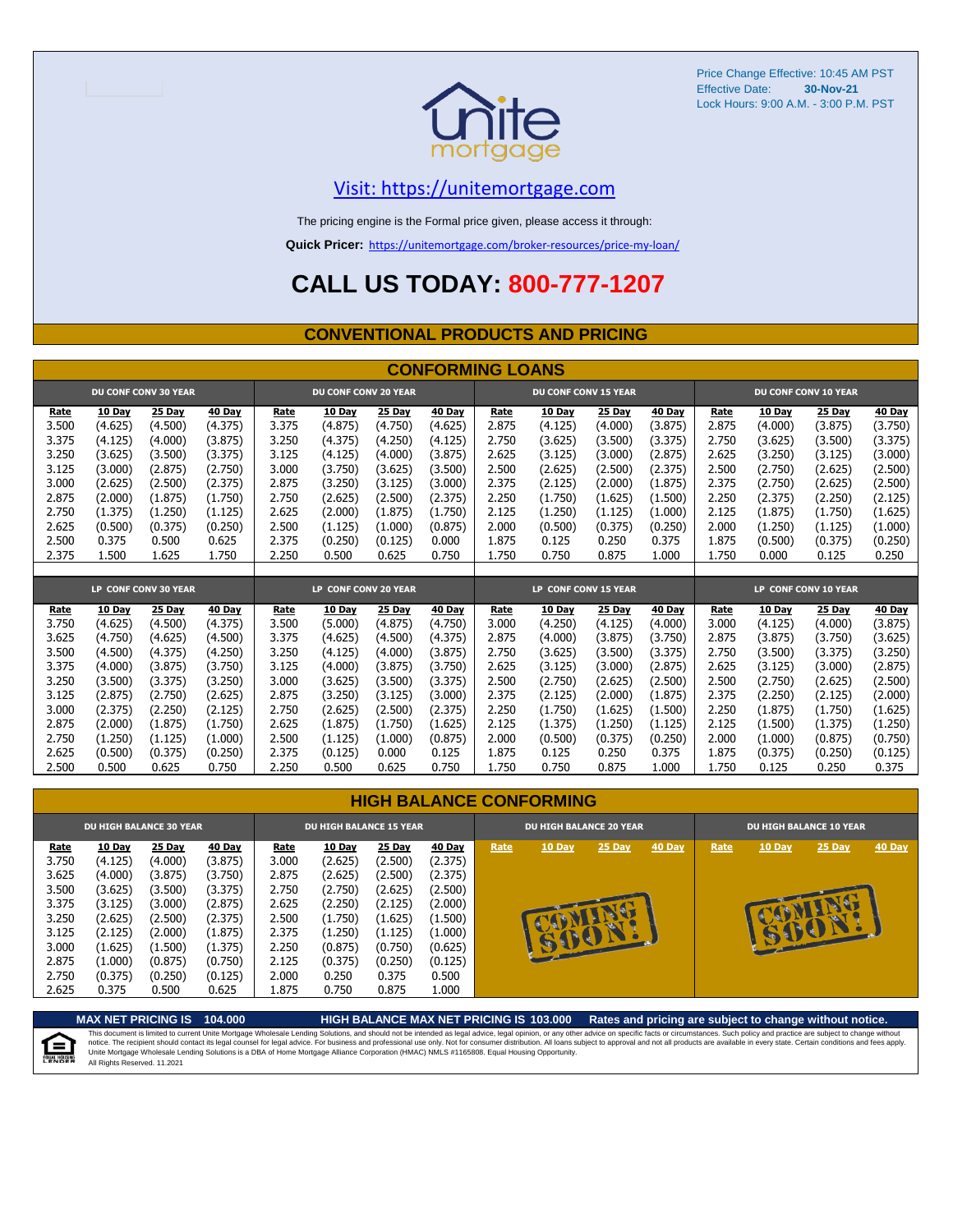

### [V](https://unitemortgage.com/)isit: https://unitemortgage.com

The pricing engine is the Formal price given, please access it through:

**Quick Pricer:** [https://un](https://unitemortgage.com/broker-resources/price-my-loan/)itemortgage.com/broker-resources/price-my-loan/

## **CALL US TODAY: 800-777-1207**

|                             | <b>HOME AFFORDABLE PRODUCTS</b> |         |               |       |                                          |         |               |                          |         |               |         |                                       |        |        |        |
|-----------------------------|---------------------------------|---------|---------------|-------|------------------------------------------|---------|---------------|--------------------------|---------|---------------|---------|---------------------------------------|--------|--------|--------|
| <b>DU HOMEREADY 30 YEAR</b> |                                 |         |               |       | <b>DU HOMEREADY HIGH BALANCE 30 YEAR</b> |         |               | LP HOME POSSIBLE 30 YEAR |         |               |         | LP HOME POSSIBLE HIGH BALANCE 30 YEAR |        |        |        |
| Rate                        | 10 Day                          | 25 Day  | <b>40 Day</b> | Rate  | <b>10 Day</b>                            | 25 Day  | <b>40 Day</b> | Rate                     | 10 Day  | <b>25 Day</b> | 40 Day  | Rate                                  | 10 Day | 25 Day | 40 Day |
| 3.625                       | (4.625)                         | (4.500) | (4.375)       | 3.625 | (4.250)                                  | (4.125) | (4.000)       | 3.625                    | (4.625) | (4.500)       | (4.375) |                                       |        |        |        |
| 3.500                       | (4.125)                         | (4.000) | (3.875)       | 3.500 | (3.875)                                  | (3.750) | (3.625)       | 3.500                    | (4.250) | (4.125)       | (4.000) |                                       |        |        |        |
| 3.375                       | (3.750)                         | (3.625) | (3.500)       | 3.375 | (3.375)                                  | (3.250) | (3.125)       | 3.375                    | (3.750) | (3.625)       | (3.500) |                                       |        |        |        |
| 3.250                       | (3.125)                         | (3.000) | (2.875)       | 3.250 | (2.875)                                  | (2.750) | (2.625)       | 3.250                    | (3.250) | (3.125)       | (3.000) |                                       |        |        |        |
| 3.125                       | (2.625)                         | (2.500) | (2.375)       | 3.125 | (2.375)                                  | (2.250) | (2.125)       | 3.125                    | (2.625) | (2.500)       | (2.375) |                                       |        | СĐ.    |        |
| 3.000                       | (2.125)                         | (2.000) | (1.875)       | 3.000 | (1.875)                                  | (1.750) | (1.625)       | 3.000                    | (2.125) | (2.000)       | (1.875) |                                       |        | SBON   |        |
| 2.875                       | (1.500)                         | (1.375) | (1.250)       | 2.875 | (1.250)                                  | (1.125) | (1.000)       | 2.875                    | (1.625) | (1.500)       | (1.375) |                                       |        |        |        |
| 2.750                       | (0.875)                         | (0.750) | (0.625)       | 2.750 | (0.500)                                  | (0.375) | (0.250)       | 2.750                    | (0.875) | (0.750)       | (0.625) |                                       |        |        |        |
| 2.625                       | (0.125)                         | 0.000   | 0.125         | 2.625 | 0.125                                    | 0.250   | 0.375         | 2.625                    | 0.000   | 0.125         | 0.250   |                                       |        |        |        |
| 2.500                       | 0.750                           | 0.875   | 1.000         | 2.500 | 0.875                                    | 1.000   | 1.125         | 2.500                    | 0.875   | 1.000         | 1.125   |                                       |        |        |        |

| <b>HOME READY AND HOMEPOSSIBLE CAP LIMITS</b>      |      |      |      |      |      |       |       |                                                                                                      |       |  |  |  |  |
|----------------------------------------------------|------|------|------|------|------|-------|-------|------------------------------------------------------------------------------------------------------|-------|--|--|--|--|
|                                                    |      |      |      |      |      |       |       | $LTV \le 60$ 60.01 - 65 65.01 - 70 70.01 - 75 75.01 - 80 80.01 - 85 85.01 - 90 90.01 - 95 95.01 - 97 |       |  |  |  |  |
| HomeReady/Home Possible FICO >=680 Adjustment Caps | .500 | .500 | .500 | .500 | .500 | 0.000 | 0.000 | 0.000                                                                                                | 0.000 |  |  |  |  |
| HomeReady/Home Possible FICO <680 Adiustment Caps  | .500 | .500 | .500 | .500 | .500 | .500  | .500  | .500                                                                                                 | 1.500 |  |  |  |  |

E

MAX NET PRICING IS 103.000 Rates and pricing are subject to change without notice.<br>This document is limited to current Unite Mortgage Wholesale Lending Solutions, and should not be intended as legal advice, legal opinion, All Rights Reserved. 11.2021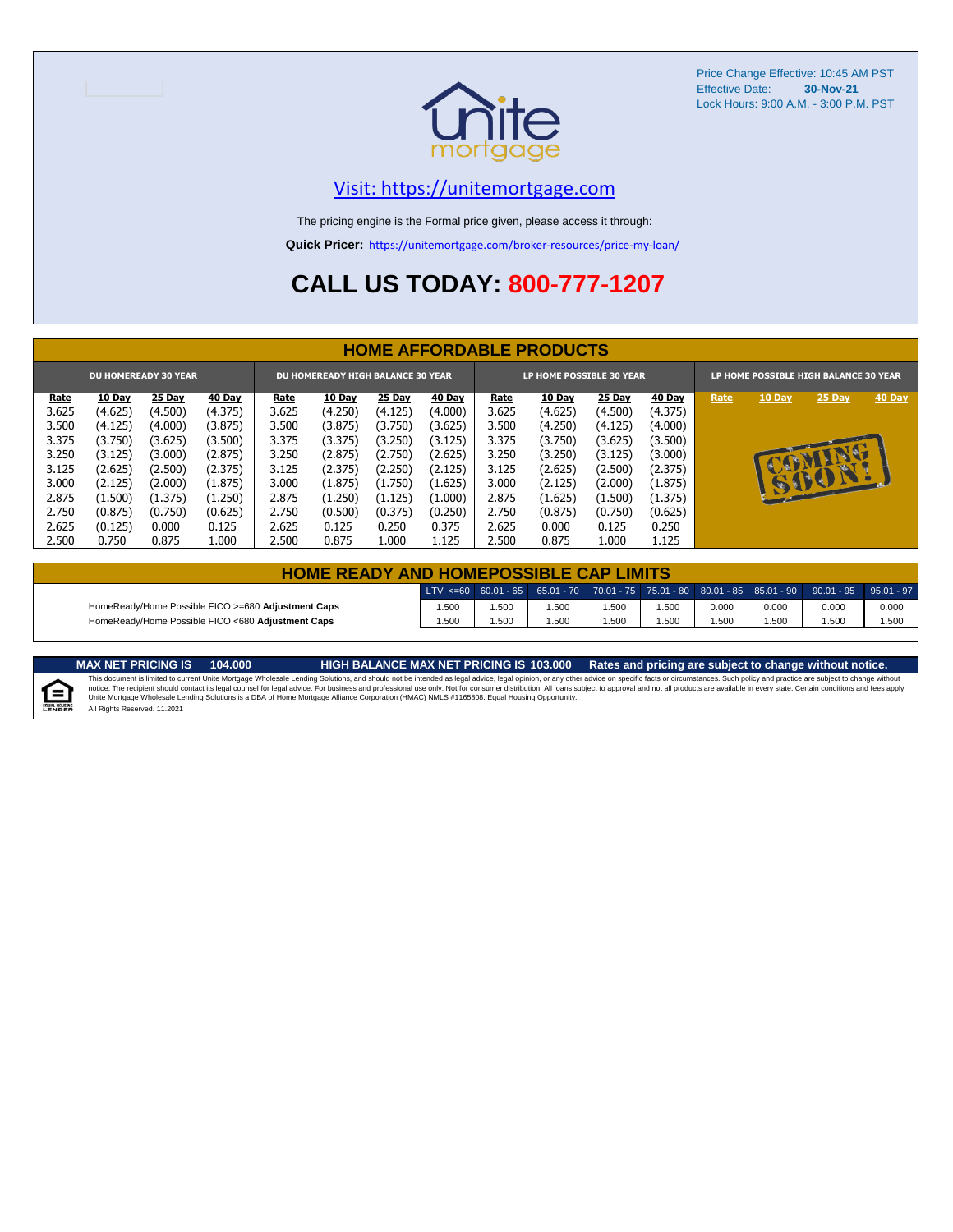

### [V](https://unitemortgage.com/)isit: https://unitemortgage.com

The pricing engine is the Formal price given, please access it through:

**Quick Pricer:** [https://un](https://unitemortgage.com/broker-resources/price-my-loan/)itemortgage.com/broker-resources/price-my-loan/

## **CALL US TODAY: 800-777-1207**

|                                                                       | <b>CONVENTIONAL PRICING ADJUSTMENTS</b>                                                |                                   |                                                   |              |              |              |                    |              |                                                                                      |              |
|-----------------------------------------------------------------------|----------------------------------------------------------------------------------------|-----------------------------------|---------------------------------------------------|--------------|--------------|--------------|--------------------|--------------|--------------------------------------------------------------------------------------|--------------|
| Credit Score / LTV                                                    | Loan Terms > 15 years                                                                  | $LTV \le 60$                      | $60.01 - 70$                                      | $70.01 - 75$ | $75.01 - 80$ | $80.01 - 85$ | $85.01 - 90$       | $90.01 - 95$ | $95.01 - 97$                                                                         | >97.00%      |
| $740+$                                                                |                                                                                        | 0.000                             | 0.250                                             | 0.250        | 0.500        | 0.250        | 0.250              | 0.250        | 0.750                                                                                | 0.750        |
| 720 - 739                                                             |                                                                                        | 0.000                             | 0.250                                             | 0.500        | 0.750        | 0.500        | 0.500              | 0.500        | 1.000                                                                                | 1.000        |
| 700 - 719                                                             |                                                                                        | 0.000                             | 0.500                                             | 1.000        | 1.250        | 1.000        | 1.000              | 1.000        | 1.500                                                                                | 1.500        |
| 680 - 699                                                             |                                                                                        | 0.000                             | 0.500                                             | 1.250        | 1.750        | 1.500        | 1.250              | 1.250        | 1.500                                                                                | 1.500        |
| 660 - 679                                                             |                                                                                        | 0.000                             | 1.000                                             | 2.250        | 2.750        | 2.750        | 2.250              | 2.250        | 2.250                                                                                | 2.250        |
| 640 - 659                                                             |                                                                                        | 0.500                             | 1.250                                             | 2.750        | 3.000        | 3.250        | 2.750              | 2.750        | 2.750                                                                                | 2.750        |
| 620-639                                                               |                                                                                        | 0.500                             | 1.500                                             | 3.000        | 3.000        | 3.250        | 3.250              | 3.250        | 3.500                                                                                | 3.500        |
|                                                                       | Cash Out (Ex. Student Loan Only) All Loan Terms. Cumulative with above adjust.         | $LTV \le 60$                      | $60.01 - 70$                                      | $70.01 - 75$ | $75.01 - 80$ |              |                    |              |                                                                                      |              |
| 740+                                                                  |                                                                                        | 0.375                             | 0.625                                             | 0.625        | 0.875        |              |                    |              |                                                                                      |              |
| 720 - 739                                                             |                                                                                        | 0.375                             | 1.000                                             | 1.000        | 1.125        |              |                    |              |                                                                                      |              |
| 700 - 719                                                             |                                                                                        | 0.375                             | 1.000                                             | 1.000        | 1.125        |              |                    |              |                                                                                      |              |
| 680 - 699                                                             |                                                                                        | 0.375                             | 1.125                                             | 1.125        | 1.750        |              |                    |              |                                                                                      |              |
| 660 - 679                                                             |                                                                                        | 0.625                             | 1.125                                             | 1.125        | 1.875        |              |                    |              |                                                                                      |              |
| 640 - 659                                                             |                                                                                        | 0.625                             | 1.625                                             | 1.625        | 2.625        |              |                    |              |                                                                                      |              |
| 620 - 639                                                             |                                                                                        | 0.625                             | 1.625                                             | 1.625        | 3.125        |              |                    |              |                                                                                      |              |
| Other Price Adjustments<br>All Loan Terms                             | Cumulative with above adjustments                                                      | $LTV \le 60$                      | $60.01 - 65$                                      | $65.01 - 70$ | $70.01 - 75$ | $75.01 - 80$ | $80.01 - 85$       | $85.01 - 90$ | $90.01 - 95$                                                                         | $95.01 - 97$ |
| High Balance Purchase and R/T Refinance                               |                                                                                        | 0.250                             | 0.250                                             | 0.250        | 0.250        | 0.250        | 0.250              | 0.250        | 0.250                                                                                | <b>NA</b>    |
| High Balance Cash-Out Refinance                                       |                                                                                        | 1.000                             | 1.000                                             | 1.000        | 1.000        | 1.000        | <b>NA</b>          | <b>NA</b>    | <b>NA</b>                                                                            | <b>NA</b>    |
| High Balance ARMs (Adjustment Based on CLTV)                          |                                                                                        | 0.750                             | 0.750                                             | 0.750        | 0.750        | 1.500        | 1.500              | 1.500        | 1.500                                                                                | <b>NA</b>    |
| <b>ARMs</b>                                                           |                                                                                        | 0.000                             | 0.000                                             | 0.000        | 0.000        | 0.000        | 0.000              | 0.000        | 0.250                                                                                | <b>NA</b>    |
| HomeReady/Home Possible FICO >=680 Adjustment Caps                    |                                                                                        | 1.500                             | 1.500                                             | 1.500        | 1.500        | 1.500        | 0.000              | 0.000        | 0.000                                                                                | 0.000        |
| HomeReady/Home Possible FICO <680 Adjustment Caps                     |                                                                                        | 1.500                             | 1.500                                             | 1.500        | 1.500        | 1.500        | 1.500              | 1.500        | 1.500                                                                                | 1.500        |
| <b>Investment Properties</b>                                          |                                                                                        | 2.125                             | 2.125                                             | 2.125        | 2.125        | 3.375        | 4.125              | <b>NA</b>    | <b>NA</b>                                                                            | <b>NA</b>    |
| Second Home                                                           |                                                                                        | 0.000                             | 0.000                                             | 0.000        | 0.000        | 0.000        | 0.000              | 0.250        | 5.000                                                                                | 5.000        |
| Manufactured home                                                     |                                                                                        | 0.500                             | 0.500                                             | 0.500        | 0.500        | 0.500        | 0.500              | 0.500        | 0.500                                                                                | 0.500        |
| 2-4 Unit Properties (3-4 unit max LTV is 75% (DU) and 80% (LP))       |                                                                                        | 1.000                             | 1.000                                             | 1.000        | 1.000        | 1.000        | 1.000              | <b>NA</b>    | <b>NA</b>                                                                            | <b>NA</b>    |
| Condos - Loan Terms > 15Y (does not apply to Detached building types) |                                                                                        | 0.000                             | 0.000                                             | 0.000        | 0.000        | 0.750        | 0.750              | 0.750        | 0.750                                                                                | 0.750        |
|                                                                       | Escrow Waiver (LTV >80% not available in NM, LTV >90% does not apply to HB Nationwide) | 0.000                             | 0.000                                             | 0.000        | 0.000        | 0.000        | 0.000              | 0.000        | 0.000                                                                                | <b>NA</b>    |
| UW Waiver Fee (ALL LTV) - based on loan size                          |                                                                                        |                                   |                                                   |              |              |              |                    |              |                                                                                      |              |
|                                                                       |                                                                                        |                                   |                                                   |              |              |              |                    |              |                                                                                      |              |
|                                                                       | <b>ALL SUBORDINATE FINANCING .375%</b>                                                 |                                   |                                                   |              |              |              |                    |              |                                                                                      |              |
| <b>LTV Range</b>                                                      | <b>CLTV Range</b>                                                                      |                                   | Credit Score < 720                                |              |              |              | Credit Score > 720 |              |                                                                                      |              |
| $\leq 65.00\%$                                                        | $80.01\% - 95.00\%$                                                                    |                                   | 0.500                                             |              |              |              | 0.250              |              |                                                                                      |              |
| 65.01% - 75.00%                                                       | $80.01\% - 95.00\%$                                                                    |                                   | 0.750                                             |              |              |              | 0.500              |              |                                                                                      |              |
| 75.01% - 95.00%                                                       | $90.01\% - 95.00\%$                                                                    |                                   | 1.000                                             |              |              |              | 0.750              |              |                                                                                      |              |
| 75.01% - 90.00%                                                       | 76.01% - 90.00%                                                                        |                                   | 1.000                                             |              |              |              | 0.750              |              |                                                                                      |              |
| ≤ 95.00%                                                              | 95.01% - 97.00%                                                                        |                                   | 1.500                                             |              |              |              | 1.500              |              |                                                                                      |              |
|                                                                       | <b>LOCK EXTENSIONS - RELOCKS - OTHER CHANGES</b>                                       |                                   |                                                   |              |              |              |                    |              |                                                                                      |              |
|                                                                       |                                                                                        |                                   |                                                   |              |              |              |                    |              |                                                                                      |              |
|                                                                       |                                                                                        |                                   | <b>Lock Extensions:</b>                           |              |              |              |                    |              |                                                                                      |              |
| 1-4 days                                                              | .03/day                                                                                |                                   |                                                   |              |              |              |                    |              |                                                                                      |              |
| 5 days                                                                | 0.125<br>0.187                                                                         |                                   |                                                   |              |              |              |                    |              | 10 Day Lock Expires: 12/10/21                                                        | 12/25/21     |
| 7 days                                                                |                                                                                        |                                   |                                                   |              |              |              |                    |              | 25 Day Lock Expires:                                                                 |              |
| 10 days                                                               | 0.250                                                                                  |                                   |                                                   |              |              |              |                    |              | 40 Day Lock Expires: 01/09/22                                                        |              |
| 15 days                                                               | 0.375<br><b>Other Changes:</b>                                                         |                                   |                                                   |              |              |              |                    |              |                                                                                      |              |
| <b>Relocks:</b><br>Worse Case pricing plus additional .250 hit        | Loan Program                                                                           |                                   | Worse Case if moving into different delivery type |              |              |              |                    |              |                                                                                      |              |
|                                                                       | Rate Change                                                                            | Not subject to worse case pricing |                                                   |              |              |              |                    |              |                                                                                      |              |
|                                                                       |                                                                                        |                                   |                                                   |              |              |              |                    |              | Locks expiring on a non business day are<br>good through the following business day. |              |

APOR: 15/20 YR.: 2.500% 1 YR CMT: 0.120% **MAX NET PRICING IS 104.000 Rates and prices are subject to change without notice.** 25/30 YR.: 2.960% 1 YR Libor: 0.360% This document is limited to current Unite Mortgage Wholesale Lending Solutions, and should not be intended as legal advice, legal opinion, or any other advice on specific facts or circumstances. Such policy and practice ar  $\equiv$ **EQUAL HOUSING** All Rights Reserved. 11.2021